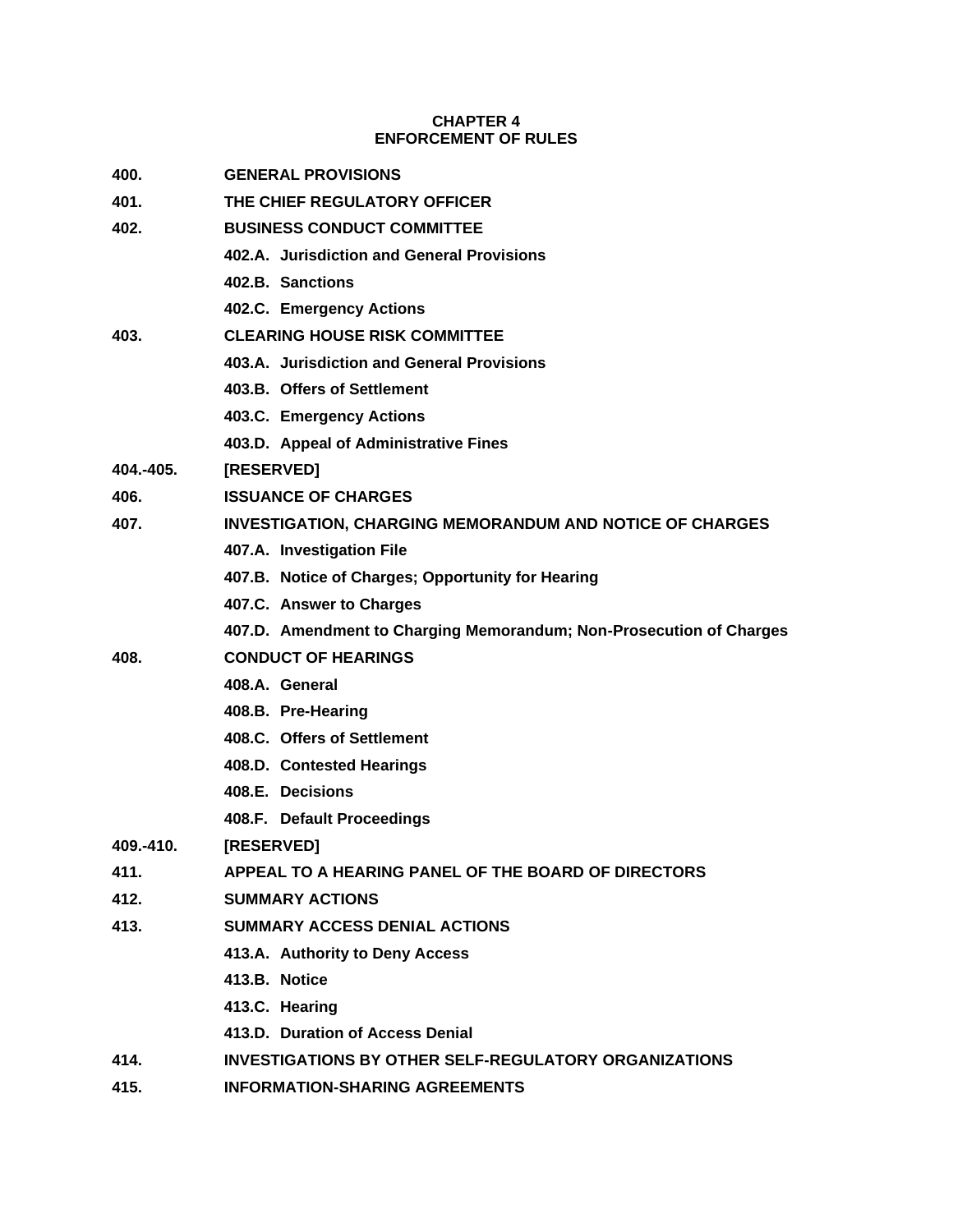| 416.          | <b>CONFLICTS OF INTEREST</b>                                   |
|---------------|----------------------------------------------------------------|
|               | 416.A. Abstention Requirements                                 |
|               | 416.B. Disclosure of Relationship                              |
| 417.          | <b>PROHIBITED COMMUNICATIONS</b>                               |
|               | 417.A. Ex Parte Communications                                 |
|               | 417.B. Communications with Panelists                           |
|               | 417.C. Disclosure                                              |
| 418.          | <b>CONSENT TO EXCHANGE JURISDICTION</b>                        |
| 419.          | <b>CONTRACT MODIFICATION</b>                                   |
| $420. - 431.$ | <b>[RESERVED]</b>                                              |
| 432.          | <b>GENERAL OFFENSES</b>                                        |
| 433.          | <b>STRICT LIABILITY FOR THE ACTS OF AGENTS</b>                 |
| 434.          | [RESERVED]                                                     |
| 435.          | <b>EFFECT OF SUSPENSION OR EXPULSION</b>                       |
| 436.          | [RESERVED]                                                     |
| 437.          | <b>NOTICE OF DISCIPLINE</b>                                    |
| 438.          | [RESERVED]                                                     |
| 439.          | <b>MEMBER'S INDEMNIFICATION LIABILITY</b>                      |
| 440.          | <b>CLAIMS BY MEMBERS</b>                                       |
| 441.          | <b>COMMUNICATIONS WITH THE PUBLIC AND PROMOTIONAL MATERIAL</b> |
| 442.          | <b>NOTIFICATION OF SIGNIFICANT EVENTS</b>                      |
| 443.          | [RESERVED]                                                     |
| 444.          | PAYMENTS OF DISCIPLINARY FINES, DISGORGEMENT ORDERS AND        |
|               | <b>RESTITUTION</b>                                             |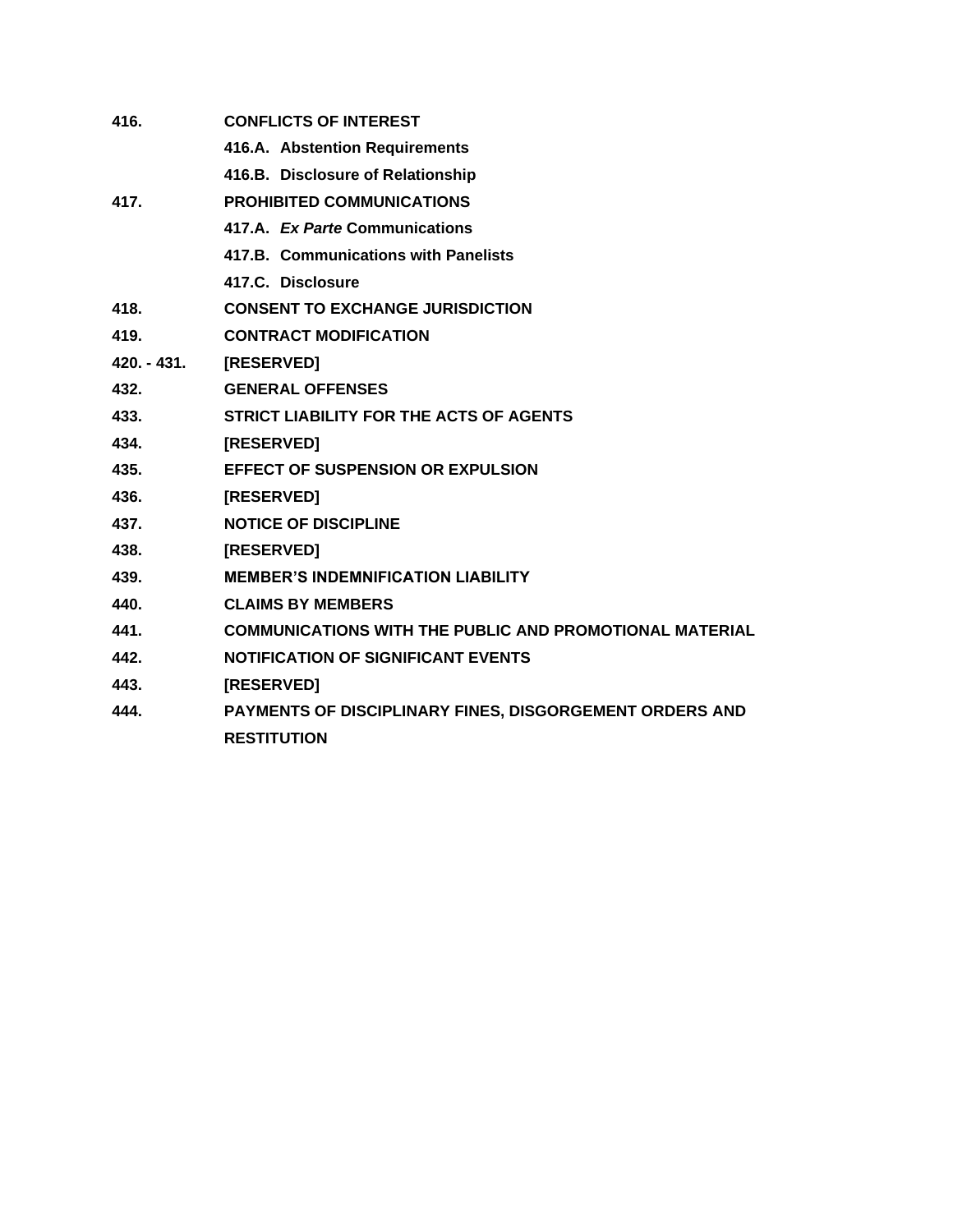# **Chapter 4 Enforcement of Rules**

# **400. GENERAL PROVISIONS**

The Board has adopted Rules, and from time to time adopts amendments and supplements to such Rules, to promote a free and open market on the Exchange, to maintain appropriate business conduct and to provide protection to the public in its dealings with the Exchange and its Members. The Board has created committees to which it has delegated responsibility for the investigation, hearing and imposition of penalties for violations of Exchange Rules. The Board has also delegated responsibility for the investigation and imposition of penalties for violations of certain Exchange Rules to Exchange staff as set forth in the Rules. The delegation of such responsibility and authority shall in no way limit the authority of the Board with respect to all Rule violations.

For purposes of Chapter 4, the term "Member" shall mean: 1) members and clearing members of the Exchange, including Commercial Associate Members and individuals and entities described in Rule 106; 2) associated persons ("APs") and affiliates of clearing members and member firms of the Exchange; 3) guaranteed introducing brokers of clearing members and member firms of the Exchange and their APs; 4) any Person or entity that has been granted cross-exchange trading privileges; 5) employees, authorized representatives, contractors, and agents of a Member in regard to the Exchange related activities of such individuals or entities; 6) regular firms; 7) any Person subject to the jurisdiction of the Exchange pursuant to Rule 418; and 8) individuals and entities that have agreed in writing or via electronic signature to comply with the Rules of the Exchange.

Members are deemed to know, consent to and be bound by all Exchange Rules. Former Members shall be subject to the continuing jurisdiction of the Exchange, including, without limitation, the application of Rule 432.L., with respect to any conduct that occurred while a Member.

#### **401. THE CHIEF REGULATORY OFFICER**

It shall be the duty of the Chief Regulatory Officer to enforce Exchange Rules, and he shall have available to him at all times the resources of the Market Regulation Department and such other Exchange resources as may be necessary to conduct investigations of potential or alleged Rule violations and market conditions. The Chief Regulatory Officer shall have the authority to inspect the books and records of all parties subject to the jurisdiction of the Exchange pursuant to Rule 418 and the authority to require any such party to appear before him and produce his or its books and records and answer questions regarding alleged violations of Exchange Rules, at the time, place and in the manner he designates. The Chief Regulatory Officer shall be authorized to issue charges at the request of the Market Regulation Department pursuant to the provisions of Rule 406. The Chief Regulatory Officer may also delegate his authority to staff of the Market Regulation Department.

# **402. BUSINESS CONDUCT COMMITTEE**

#### **402.A. Jurisdiction and General Provisions**

The Business Conduct Committee ("BCC") shall have: 1) jurisdiction over any party subject to the jurisdiction of the Exchange, including any Member, with respect to matters relating to business conduct, trading practices, sales practices, trading ethics and market manipulations or other actions that threaten the integrity of the market; 2) the authority, pursuant to Rule 402.C., to take emergency actions; 3) the authority, pursuant to Rule 413.B., to conduct hearings on denials of access pursuant to Rule 413.A., 4) the authority to conduct hearings, proceedings and appeals on all matters over which it has jurisdiction; and 5) the authority to make findings on Rule violations against any party subject to the jurisdiction of the Exchange, including any Member.

The BCC shall act through a Panel ("BCC Panel") comprised of a Hearing Panel Chair, two exchange members or employees of member firms and two non-members. At least one of the exchange members or employees of member firms must be from the designated contract market where the case originated. A quorum of a Panel shall consist of a majority of the panel, but must include at least the Hearing Panel Chair, one exchange member or employee of a member firm from the designated contract market where the case originated and one non-member.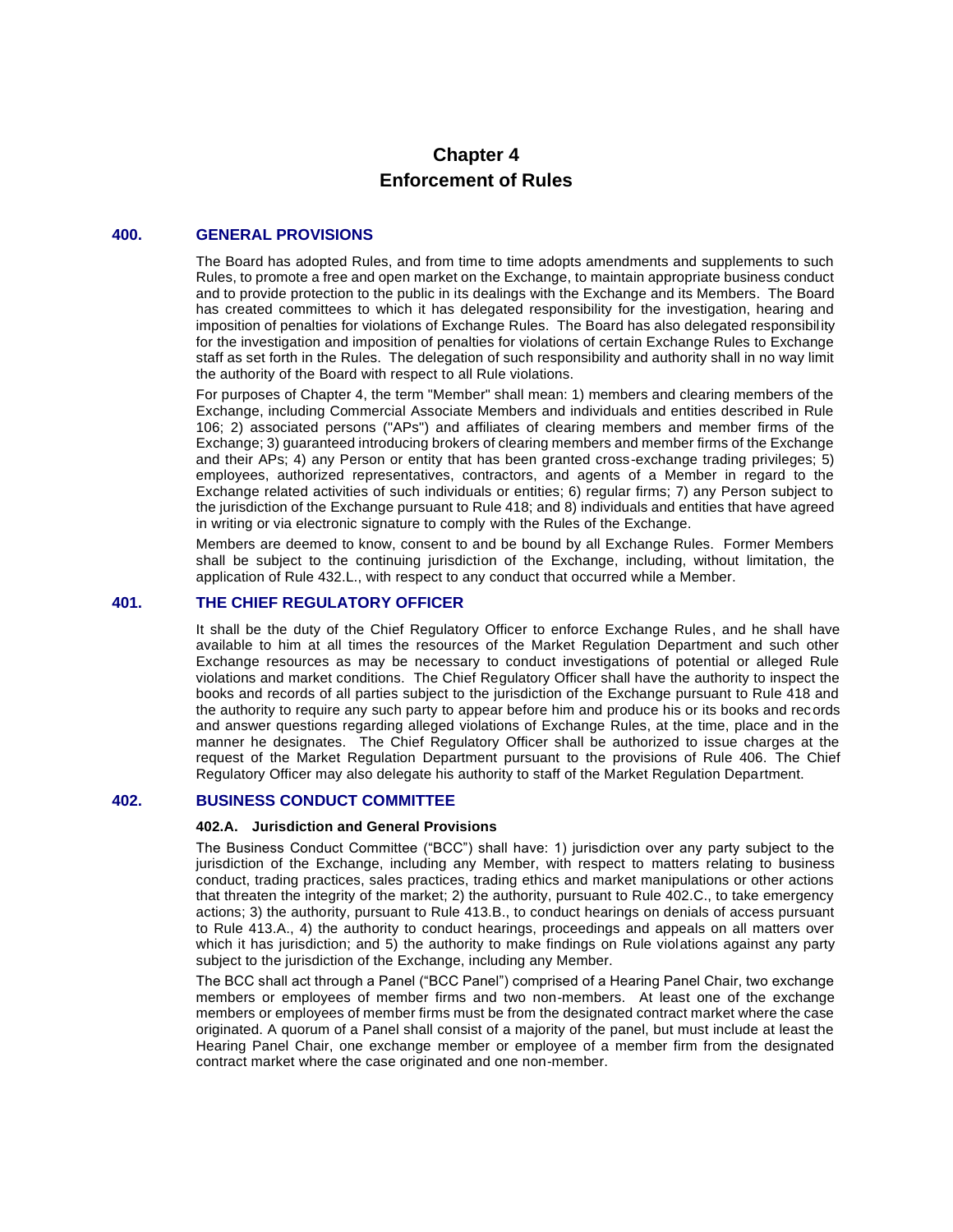Any Panel that conducts a hearing or proceeding shall consist of panelists who possess sufficiently diverse interests so as to ensure fairness.

No Person shall serve on the BCC unless he has agreed in writing that he will not publish, divulge, or make known in any manner, any facts or information regarding the business of any Person or any other information which may come to his attention in his official capacity as a member of the BCC, except when reporting to the Board or to a committee concerned with such information or to the Legal Department or Market Regulation Department, when requested by the CFTC or other governmental agency or when compelled to testify in any judicial or administrative proceeding.

All information, records, materials and documents provided to the BCC and all deliberations, testimony, information, records, materials and documents related thereto shall be treated as nonpublic and confidential and shall not be disclosed, except as necessary to further an Exchange investigation or as required by law.

#### **402.B. Sanctions**

If the Panel finds that a party, including a Member, has violated a Rule, the Panel may take one or more of the following actions:

- 1. Order the party to cease and desist from the conduct found to be in violation of these Rules or from conduct which would violate the rules of any Designated Contract Market, Derivatives Clearing Organization, or Swap Execution Facility owned or controlled by CME Group, or the Commodity Exchange Act;
- 2. Order a party to liquidate such portion of the open contracts in the party's proprietary or customers' accounts, or both, as the Panel deems appropriate to ensure the integrity of Exchange contracts or to ensure an orderly and liquid market;
- 3. Order a party or its customer to deposit such additional performance bonds with the Clearing House as the Panel deems appropriate to protect the integrity of open contracts;
- 4. Prescribe such additional capital or other financial requirements as it deems appropriate;
- 5. Restrict the ability of the party to have a business affiliation with, be employed by or have a financial or beneficial interest in a Member;
- 6. Restrict, suspend or terminate the party's 1) access to the trading floor, 2) direct and/or indirect access to any Designated Contract Market, Derivatives Clearing Organization, or Swap Execution Facility owned or controlled by CME Group, or 3) right to supervise the entry of any orders by others into CFTC-regulated entities owned or controlled by CME Group;
- 7. Restrict the party's ability to trade, place, enter, accept or solicit orders in any or all products of any Designated Contract Market, Derivatives Clearing Organization, or Swap Execution Facility owned or controlled by CME Group;
- 8. Suspend any or all of the Member's privileges of membership as defined in Rule 121;
- 9. Expel the Member from membership in any Designated Contract Market, Derivatives Clearing Organization, or Swap Execution Facility owned or controlled by CME Group;
- 10. Impose a fine upon the party not to exceed \$5,000,000 per violation;
- 11. Order a party to disgorge any monetary benefit resulting from a violation of an Exchange Rule whether by that party or another party. For purposes of this provision benefit includes, without limitation, profit, whether realized or unrealized, and avoided losses;
- 12. Prescribe limitations on positions of the party as may be appropriate, including issuing an order that no Clearing Member accept new positions on behalf of any such party;
- 13. Impose advertising restrictions upon the Member pursuant to these Rules;
- 14. Order a party to make restitution to the account of anyone damaged by the conduct, or to the Clearing Member who has previously made restitution to the account of such party;
- 15. Order a party or its legal counsel or other representative to pay out of pocket expenses incurred by the exchange in connection with the matter if such party, counsel or representative engaged in vexatious, frivolous or bad faith conduct during the course of an investigation or enforcement proceeding;
- 16. Revoke the regularity status of a regular firm;
- 17. Order such action as is necessary to prevent a threat to the contract or violation of the Commodity Exchange Act or Exchange Rules; and/or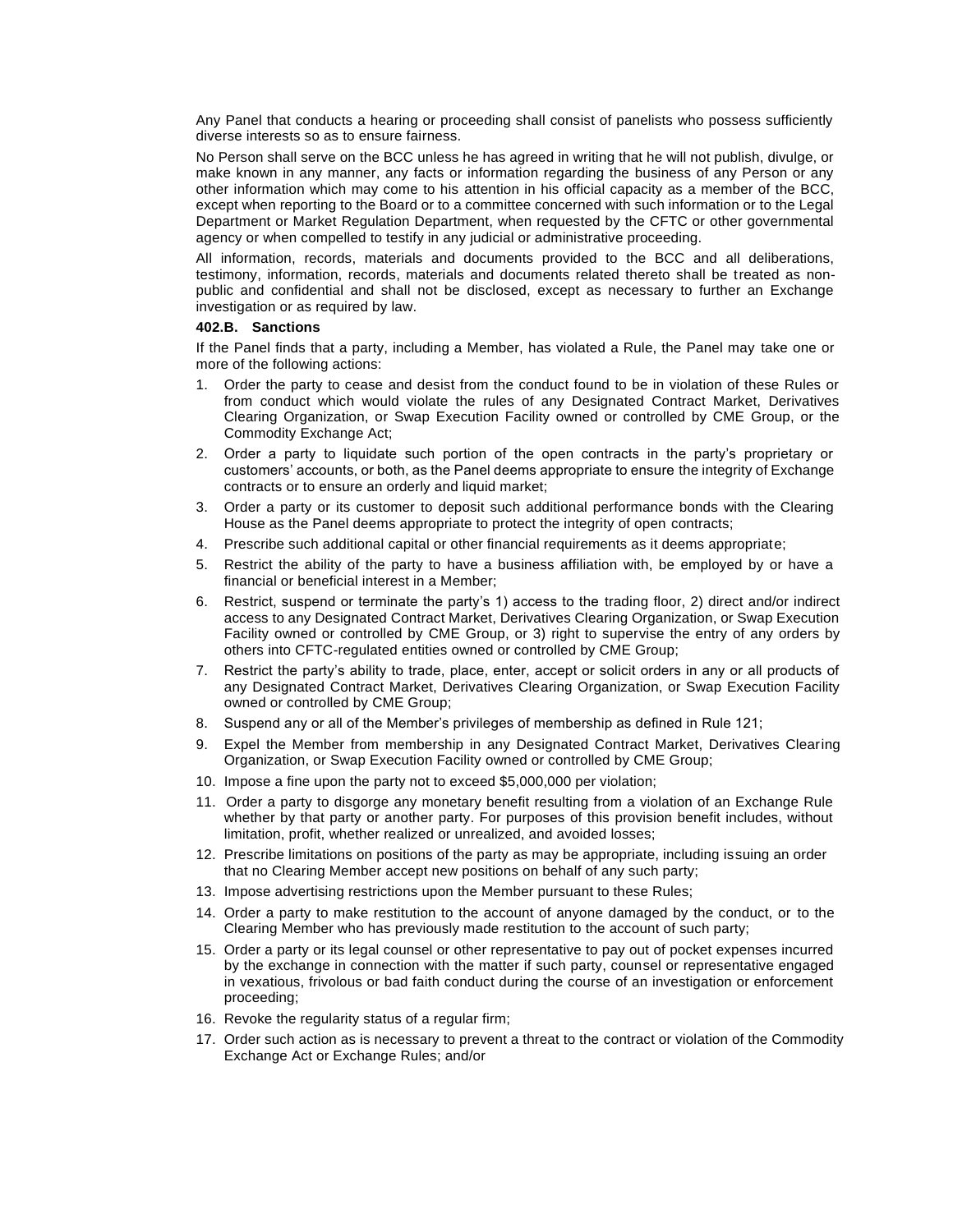18. With the approval of the Market Regulation Department and the party, order any other sanction or undertaking to address or deter the underlying violative conduct pursuant to a supported offer of settlement.

When determining whether to impose any of the sanctions listed above, the Panel may consider any factors determined by the Panel to be relevant in the context of a particular case, including any of the factors described in the "Sanctioning Guidance to Self-Regulatory Organizations" in the CFTC Policy Statement Relating to the Commission's Authority to Impose Civil Money Penalties and Futures Self-Regulatory Organizations' Authority to Impose Sanctions: Penalty Guidelines (1994).

#### **402.C. Emergency Actions**

- 1. The BCC is authorized to determine whether an emergency exists and whether emergency action is warranted. The following events and/or conditions may constitute emergencies:
	- a. Any actual, attempted, or threatened market manipulation;
	- b. Any actual, attempted, or threatened corner, squeeze, congestion, or undue concentration of positions;
	- c. Any action taken or considered by the United States or any foreign government or any state or local government body, any other contract market, board of trade, or any other exchange or trade association (foreign or domestic), which may have an impact on trading on the Exchange:
	- d. The actual or threatened bankruptcy or insolvency of any Member or the imposition of any injunction or other restraint by any government agency, self-regulatory organization, court or arbitrator upon a Member which may affect the ability of that Member to perform on its contracts;
	- e. Any circumstance in which it appears that a Member or any other Person or entity has failed to perform contracts or is in such financial or operational condition or is conducting business in such a manner that such Person or entity cannot be permitted to continue in business without jeopardizing the safety of customer funds, Members, or the Exchange; and/or
	- f. Any other circumstance which may have a severe, adverse effect upon the functioning of the Exchange, except that declarations of Force Majeure and actions taken with respect to such declarations will be governed by the provisions of Rule 701.
- 2. In the event that the BCC determines, in the good faith exercise of its sole discretion, that an emergency exists, it may take any of the following emergency actions or any other action that may be appropriate to respond to the emergency:
	- a. Suspend, curtail or terminate trading in any or all contracts;
	- b. Restrict, suspend or terminate a party's 1) access to the trading floor, 2) direct and/or indirect access to any Designated Contract Market, Derivatives Clearing Organization, or Swap Execution Facility owned or controlled by CME Group, or 3) right to supervise the entry of any orders by others into CFTC-regulated entities owned or controlled by CME Group;
	- c. Limit trading to liquidation of contracts only;
	- d. Impose or modify position limits and/or order liquidation of all or a portion of a party's account;
	- e. Order liquidation or transfer of positions as to which the holder is unable or unwilling to make or take delivery;
	- f. Confine trading to a specific price range;
	- g. Modify price limits;
	- h. Modify the trading days or hours;
	- i. Modify conditions of delivery;
	- j. Establish the settlement price at which contracts are to be liquidated;
	- k. Require additional performance bond to be deposited with the Clearing House, and/or
	- l. Order any other action or undertaking to address or relieve the emergency.
- 3. All actions taken pursuant to subsections 1 and 2 above shall be by a majority vote of the Panel members present. The Market Regulation Department shall give appropriate notice of such action. As soon as practicable, the Board and the CFTC shall be notified of the emergency action in accordance with CFTC regulations. Nothing in this section shall in any way limit the authority of the Board, other committees, or other appropriate officials to act in an emergency situation as defined by these Rules.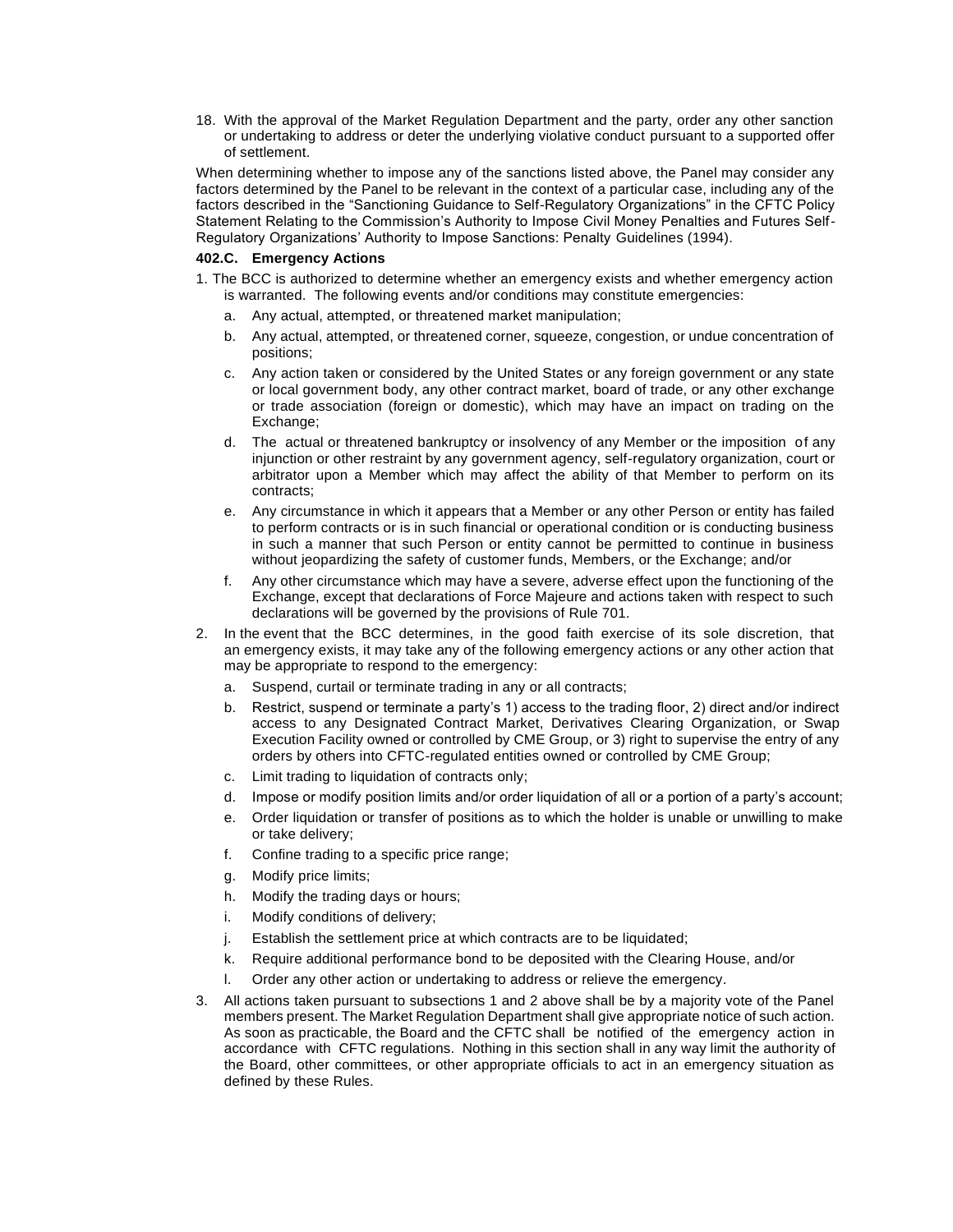# **403. CLEARING HOUSE RISK COMMITTEE**

#### **403.A. Jurisdiction and General Provisions**

The Clearing House Risk Committee (or any subcommittee thereof) (collectively, "CHRC"), shall review each applicant's qualifications for status as a Clearing Member and refer each such application for Clearing Membership along with the CHRC's feedback to the Clearing House Oversight Committee for approval. The CHRC may adopt regulations regarding qualifications for admission to membership in the Clearing House, which regulations, when approved by the Board, shall have the same effect as Rules of the Exchange. The CHRC shall review any changes to the Clearing Membership requirements and new types of clearing membership and shall approve all substantive changes and recommend them to the Clearing House Oversight Committee for its approval.

The CHRC shall have at least two co-chairmen, who shall be members of the Board, and at least seven additional individuals, five who shall be Clearing Member representatives and at least one who shall be a non-member.

The CHRC may conduct investigations, issue charges and consider offers of settlement on its own initiative or by referral from Exchange staff, the Chief Regulatory Officer, or the BCC. Hearings on charges issued by the CHRC will be conducted by the BCC pursuant to the provisions of Rule 408.

If the CHRC determines that a Clearing Member is in a financial condition which jeopardizes or may jeopardize the integrity of the Exchange, the CHRC may, by majority vote:

- 1. Order the Clearing Member or its customers to deposit such additional performance bond with the Clearing House as deemed appropriate to protect the integrity of open contracts;
- 2. Prescribe such additional capital or other financial requirements as it deems appropriate;
- 3. Impose position limits on Clearing Members based on their regulatory capital and such other criteria as it deems appropriate;
- 4. Suspend a Clearing Member, subject to approval of any two of the following individuals: the Chief Executive Officer, President of the Clearing House, Chairman of the Board, Chairman of the CHRC, or Chairman of the Clearing House Oversight Committee;
- 5. Order the Clearing Member to cease and desist from the conduct found to be contrary to the best interests of the Exchange; and/or
- 6. Any other circumstance which may have a severe, adverse effect upon the functioning of the Exchange, except that declarations of Force Majeure and actions taken with respect to such declarations will be governed by the provisions of Rule 701.

No Person shall serve on the CHRC unless he has agreed in writing that he will not publish, divulge, or make known in any manner, any facts or information regarding the business of any Person or entity or any other information which may come to his attention in his official capacity as a member of the CHRC, except when reporting to the Board or to a committee concerned with such information or to the Legal Department, Financial and Regulatory Surveillance Department or Market Regulation Department, when requested by the CFTC or other governmental agency or when compelled to testify in any judicial or administrative proceeding.

All information and documents provided to the CHRC and all deliberations and documents related thereto shall be treated as non-public and confidential and shall not be disclosed, except as necessary to further an Exchange investigation or as required by law.

The CHRC shall have jurisdiction to enforce Rules pertaining to the following:

- 1. Financial integrity of Clearing Members; and
- 2. Business conduct of and compliance with Exchange Rules by Clearing Members and by any Member who is an officer or a principal or who has assigned his membership on behalf of a Clearing Member, in connection with such Clearing Member's activities, except insofar as jurisdiction over matters relating to conduct, trading practices, trading ethics and certain sales practices of Members, and market manipulations or other actions that threaten the integrity of the market are within the purview of the BCC.

Notwithstanding anything to the contrary herein, the jurisdiction of the CHRC shall not extend to IRS Products or IRS Clearing Members in such capacity when clearing IRS Products. The IRS Risk Committee shall have jurisdiction over IRS Products and IRS Clearing Members in such capacity when clearing IRS Products pursuant to the IRS Risk Committee's charter.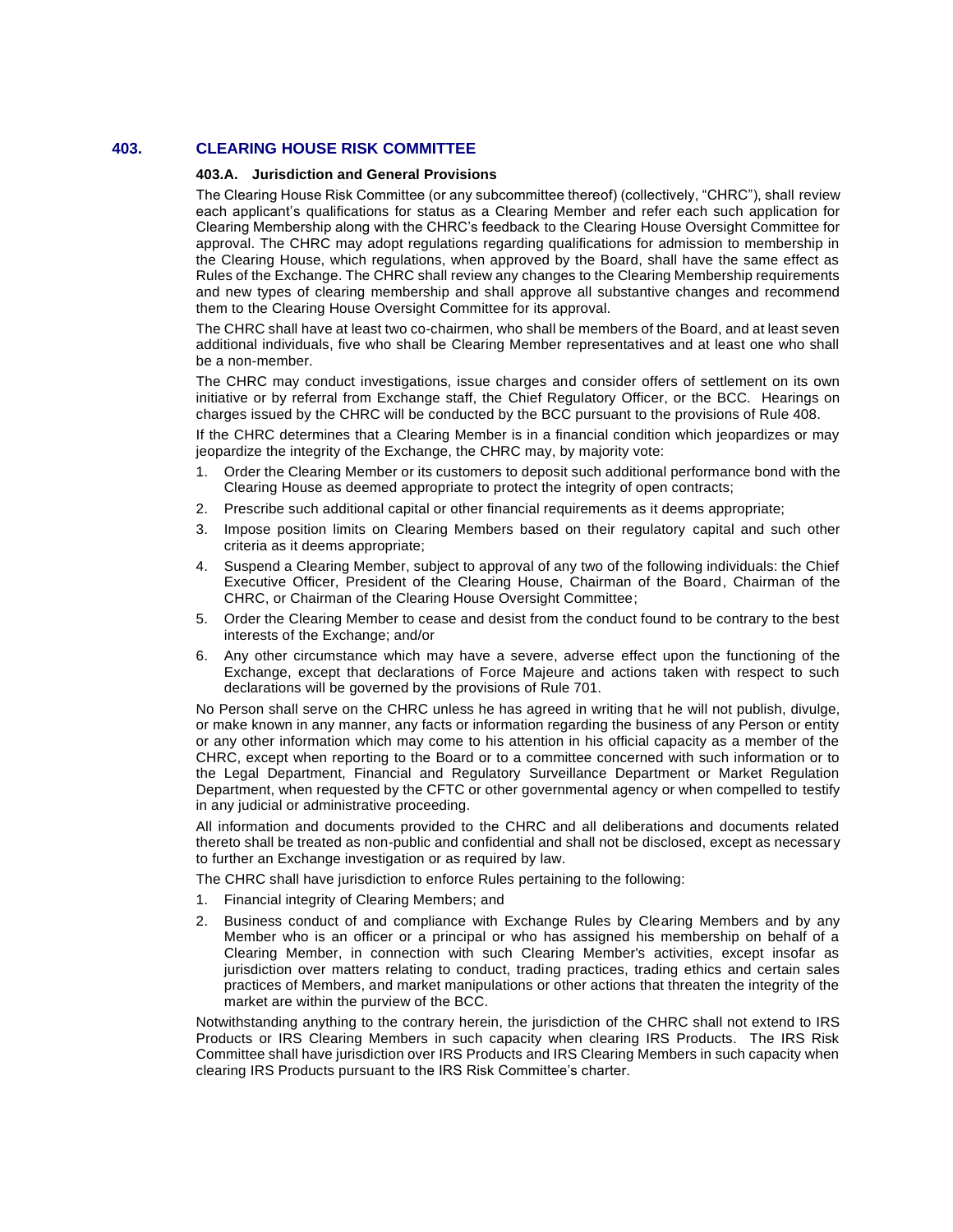#### **403.B. Offers of Settlement**

A respondent that is the subject of an investigation or charges may submit for consideration by the CHRC a written offer of settlement in disposition of such investigation or charges. A respondent may submit an offer of settlement without admitting or denying the Rule violations upon which the penalty is based; provided, however, that an offer must include a consent to entry of findings by the CHRC regarding the conduct and Rule violations at issue and to the penalty to be imposed.

If the Financial and Regulatory Surveillance or Market Regulation Department does not oppose the respondent's offer of settlement, the respondent's written offer of settlement and the Financial and Regulatory Surveillance or Market Regulation Department's supporting statement shall be submitted to the CHRC for consideration.

If the Financial and Regulatory Surveillance or Market Regulation Department opposes an offer of settlement, the respondent's written offer and the Financial and Regulatory Surveillance or Market Regulation Department's written opposition shall be submitted to the CHRC. The CHRC's consideration of the offer of settlement shall be based upon the written offer and opposition filings, as well as the evidence presented to the CHRC in determining to issue the charges.

The respondent may withdraw his offer at any time prior to final acceptance of the offer by the CHRC. If the CHRC accepts the offer, a written decision setting forth the CHRC's findings and sanction shall be issued, and written notice of the decision shall be given to the respondent.

If the CHRC rejects the offer, the respondent will be notified of the rejection and the offer will be deemed withdrawn. If an offer is withdrawn or rejected by the CHRC, the respondent shall not be deemed to have made any admissions by reason of the offer and shall not otherwise be prejudiced by having submitted the offer. The CHRC chairman may decline to convene the CHRC to consider an offer of settlement.

In submitting an offer of settlement, the respondent waives his right to a hearing and to appeal the CHRC's decision if the offer is accepted; the respondent also waives any claim of bias or prejudgment on the part of the CHRC. If a respondent submits an offer within 14 days of a scheduled BCC hearing on the charges, or after the BCC hearing has begun, the offer shall not stay the BCC hearing unless otherwise determined by the BCC Hearing Panel Chair. Any offer of settlement submitted within 14 days of a scheduled BCC hearing will be directed to the BCC in the first instance. The BCC may determine to accept or reject the offer of settlement, or the BCC may refer the offer of settlement to the CHRC, in which case the CHRC will determine whether to accept or reject the offer.

#### **403.C. Emergency Actions**

- 1. The CHRC is authorized to determine whether an emergency exists and whether emergency action is warranted. The following events and/or conditions may constitute emergencies:
	- a. Any circumstances which may materially affect the performance of contracts traded on the Exchange, including failure of the payment system;
	- b. Any action taken by the United States or any foreign government or any state or local government body, any other contract market, board of trade, or any other exchange or trade association (foreign or domestic), which may have a direct impact on trading on the Exchange;
	- c. The actual or threatened bankruptcy or insolvency of any Member or the imposition of any injunction or other restraint by any government agency, court or arbitrator upon a Member of the Exchange which may affect the ability of that Member to perform on its contracts;
	- d. Any circumstance in which it appears that a Member or any other Person or entity has failed to perform contracts, is insolvent, or is in such financial or operational condition or is conducting business in such a manner that such Person or entity cannot be permitted to continue in business without jeopardizing the safety of customer funds, Members, and/or the Exchange; and/or
	- e. Any other circumstance which may have a severe, adverse effect upon the functioning of the Exchange, except that declarations of Force Majeure and actions taken with respect to such declarations will be governed by the provisions of Rule 701.
- 2. In the event that the CHRC determines, in the good faith exercise of its sole discretion, that an emergency exists, it may take any of the following emergency actions or any other action that may be appropriate to respond to the emergency:
	- a. Order the Clearing Member or its customer to deposit such additional performance bond with the Clearing House as deemed appropriate to protect the integrity of open contracts;
	- b. Prescribe such additional capital requirements as it deems appropriate;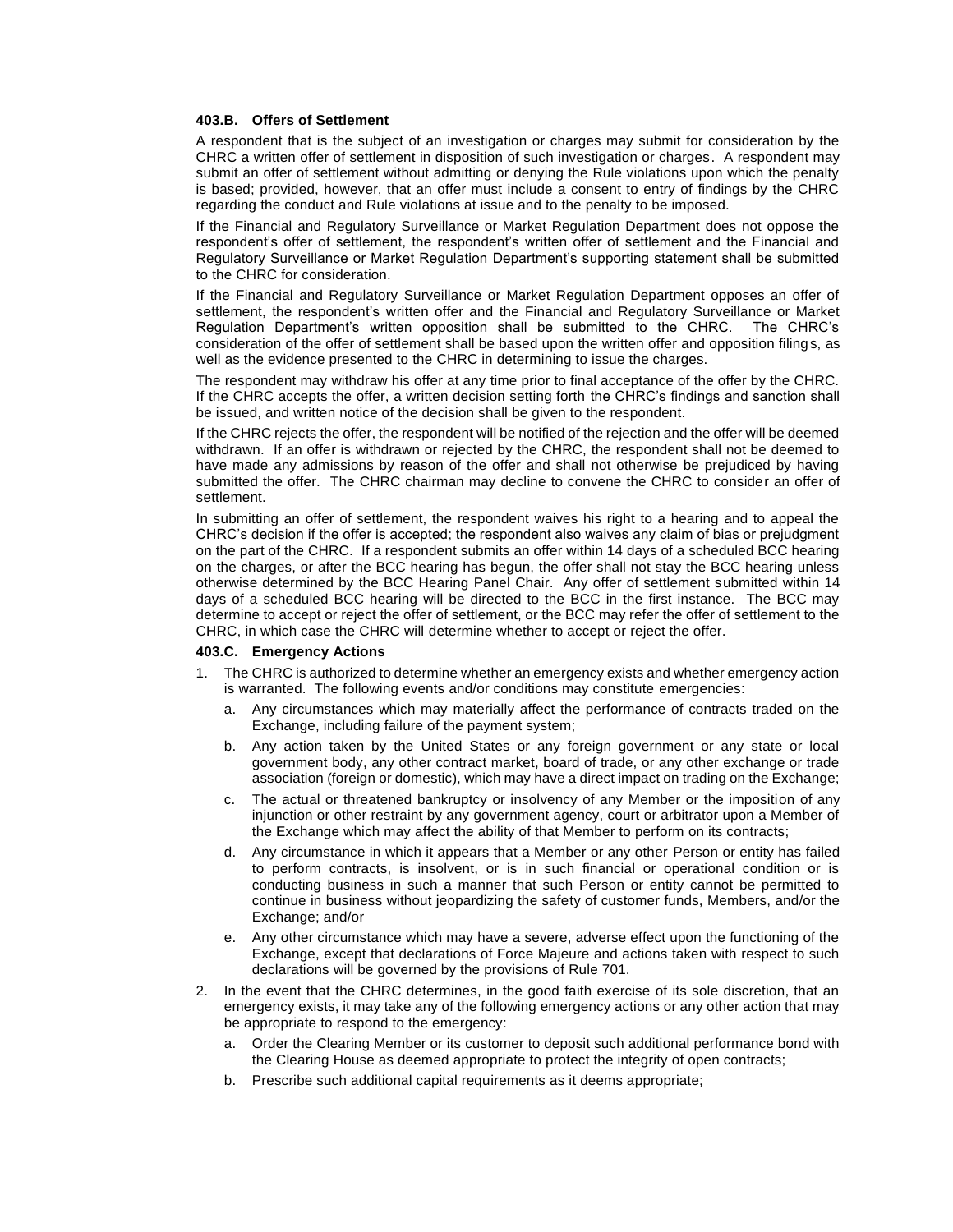- c. Prescribe such position limitations as it deems appropriate;
- d. Order special or advance performance bond or funds to be deposited with the Clearing House from Members or from longs, shorts or both;
- e. Order such performance bond changes as it deems appropriate; and/or
- f. Order any other action or undertaking to address or relieve the emergency.

All actions taken pursuant to this subsection shall be by majority vote of the committee members present. A Member affected by the action taken shall be notified in writing of such action. As soon as practicable, the Board and the CFTC shall be promptly notified of the emergency action in accordance with CFTC regulations. Nothing in this section shall in any way limit the authority of the Board, other committees, or other appropriate officials to act in an emergency situation as defined by these Rules.

#### **403.D. Appeal of Administrative Fines**

Appeals of administrative fines in excess of \$25,000, imposed pursuant to Rule 852, shall be heard by a panel comprised of a co-chairman and three members of the CHRC. The panel's decision shall be final. The appellant shall be advised of its right to appear at the hearing and of its right to be represented, at its own cost, by legal counsel or a member of the Exchange, other than a member of any Exchange disciplinary committee, a member of the Board or an employee of CME Group. The appellant may present evidence in support of its appeal. The panel shall not set aside, modify or amend the decision appealed from unless the panel determines by a majority vote that the decision was:

- 1. Arbitrary, capricious, or an abuse of Exchange staff's discretion;
- 2. In excess of Exchange staff's authority or jurisdiction; or
- 3. Based on a clearly erroneous application or interpretation of Exchange Rules.

# **404.-405. [RESERVED]**

### **406. ISSUANCE OF CHARGES**

The Chief Regulatory Officer shall receive and review investigation reports from the Market Regulation Department when the Market Regulation Department has reasonable cause to believe a violation of an Exchange Rule has occurred.

The Market Regulation Department is not required to provide a respondent notice of its intent to request the Chief Regulatory Officer to issue charges.

No party or subject of an investigation shall have the right to appear before the Chief Regulatory Officer or make any written submission on his behalf.

The Chief Regulatory Officer shall take one of the following actions:

- A. If the Chief Regulatory Officer determines that a reasonable basis exists for finding that a violation of an Exchange Rule may have occurred which warrants disciplinary action, he shall issue appropriate charges.
- B. If the Chief Regulatory Officer determines that no reasonable basis exists for finding that a violation of an Exchange Rule may have occurred, he shall direct that no further action be taken.
- C. Direct that the Market Regulation Department investigate the matter further.

The Chief Regulatory Officer shall direct the Market Regulation Department to give notice of the charges to the respondent in accordance with Rule 407.B.

All information, records, materials and documents provided to the Chief Regulatory Officer and all information, records, materials and documents related thereto shall be treated as non-public and confidential and shall not be disclosed, except as necessary to further an Exchange investigation or as required by law.

### **407. INVESTIGATION, CHARGING MEMORANDUM AND NOTICE OF CHARGES**

The Market Regulation Department shall investigate potential or alleged Rule violations. Investigations and all information and documents obtained during the course of an investigation shall be treated as non-public and confidential and shall not be disclosed by any party, except as necessary to further an Exchange investigation or as required by law. The Market Regulation Department is authorized to take recorded interviews pursuant to an Exchange investigation. Parties and witnesses being interviewed shall have the right to representation, at their own cost, by legal counsel or anyone other than a member of any Exchange disciplinary committee, a member of the Board, an employee of CME Group or a Person related to the investigation. The failure to appear at a scheduled interview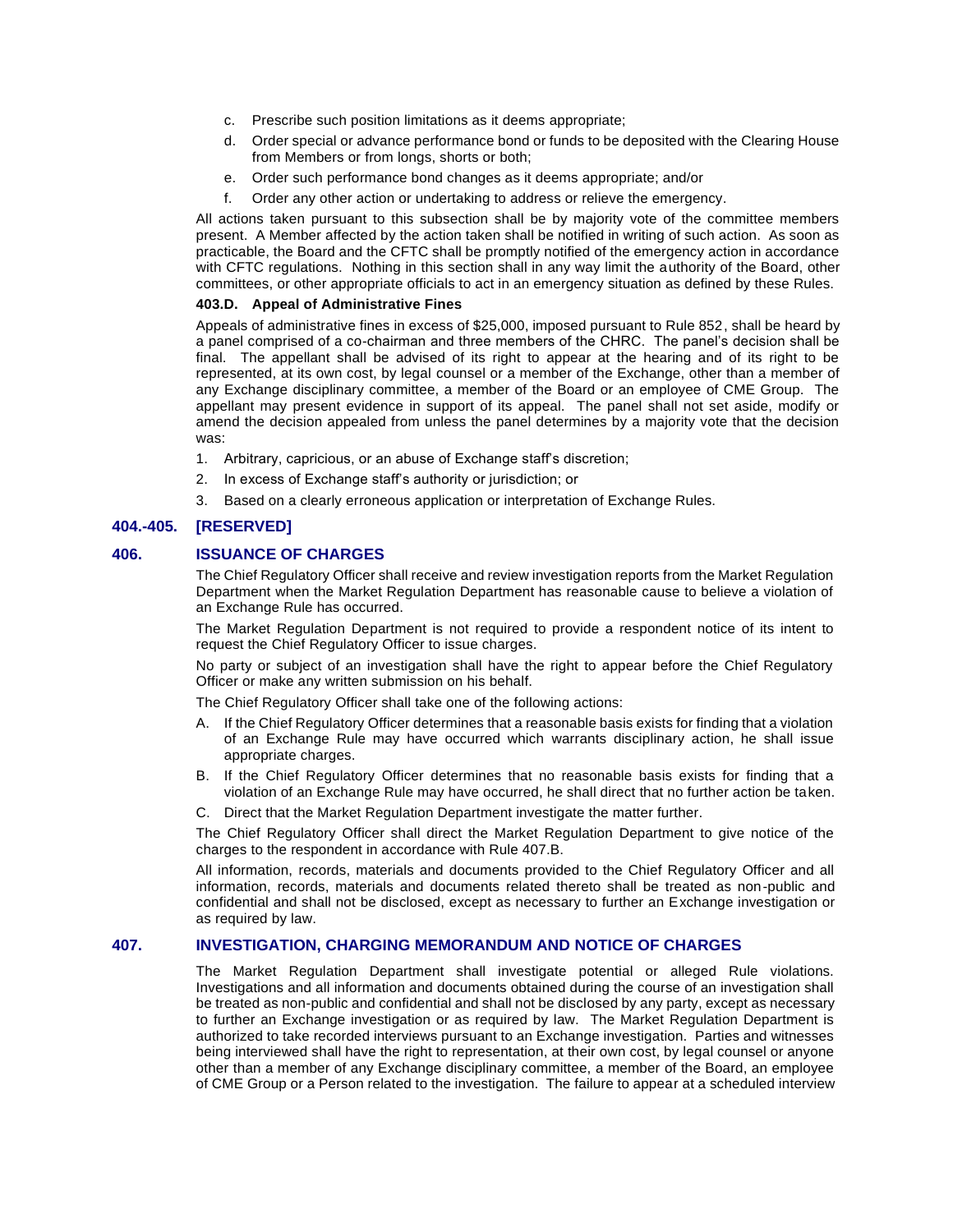or to answer all of the questions posed during that interview may, in the discretion of the BCC Panel Chair, result in the Person being prohibited from testifying in a subsequent hearing on the matter.

Upon conclusion of an investigation, the Market Regulation Department may issue a warning letter to any party as a result of the investigation. Such letter shall not constitute either the finding of a Rule violation or a penalty.

#### **407.A. Investigation File**

The Market Regulation Department shall maintain a file once an investigation is initiated. The file shall include any materials in the possession of the Market Regulation Department that are relevant to the conduct being investigated.

### **407.B. Notice of Charges; Opportunity for Hearing**

Where the Chief Regulatory Officer has issued charges for an alleged Rule violation, the Market Regulation Department shall issue a charging memorandum to the respondent with a brief statement of factual allegations that identifies the charged Rule violation(s). In addition, the Market Regulation Department will send a notice of charges to the respondent. The notice of charges shall set forth the Rule(s) alleged to have been violated, and shall advise the respondent regarding the submission of a responsive answer to each charge in accordance with Rule 407.C. Further, the notice of charges shall advise the respondent that the matter will be heard by a BCC Panel and of the time and place for the hearing, if known. The respondent shall also be advised of his right to appear personally at the hearing and of his right to be represented, at his own cost, by legal counsel or a member of the Exchange, other than a member of any exchange disciplinary committee, a member of the Board, an employee of CME Group or a Person related to the investigation.

A respondent may waive his right to a hearing at any time after receipt of the notice of charges. A respondent who elects to waive his right to a hearing on the charges will be notified of the date on which the BCC Panel will render its decision. Upon a finding of guilt on any charge, the BCC Panel will promptly determine what penalties, if any, are to be imposed and their effective date. A respondent who has waived his right to a hearing and/or admitted the charges against him will be advised of his right to participate in the hearing solely with respect to the penalty.

#### **407.C. Answer to Charges**

The respondent shall have 21 days after notice to submit a written answer to the charges. The Market Regulation Department and the respondent may agree in writing to an extension of the period of time to submit an answer to such charges. Absent such agreement, upon a showing of good cause, the BCC Hearing Panel Chair may extend the period of time in which the respondent is required to submit his answer. The answer must state that the respondent admits, denies, or lacks sufficient knowledge to admit or deny each charge. A statement of lack of sufficient knowledge shall be deemed a denial.

If a respondent fails to answer the charges in accordance with this Rule, the Market Regulation Department may seek a default finding and sanctions in accordance with Rule 408.F.

#### **407.D. Amendment to Charging Memorandum; Non-Prosecution of Charges**

The issuance of charges shall not prevent the Market Regulation Department from continuing to investigate the activity underlying the charges or investigating other potential violations by the respondent. The Market Regulation Department reserves the right to modify the charging memorandum. Notwithstanding the prior sentence, no charges may be added to the charging memorandum absent the consent of the Chief Regulatory Officer. The Respondent shall have 21 days from notice of an amended charging memorandum to file an answer to any new or modified charges in the amended memorandum.

The Market Regulation Department may, in its sole discretion, decline to prosecute any one or more of the charges previously issued by the Chief Regulatory Officer. If the Market Regulation Department declines to prosecute any previously issued charge after the Respondent has received a Notice of Charges, the Market Regulation Department shall provide notice to the Respondent of such decision. Further the Market Regulation Department may, in its sole discretion, resolve a previously issued charge through issuance of a letter of warning.

# **408. CONDUCT OF HEARINGS**

### **408.A. General**

All disciplinary proceedings conducted before a panel of the BCC or before a hearing panel of the Board of Directors (collectively, "Panel") shall be conducted in accordance with the following procedures.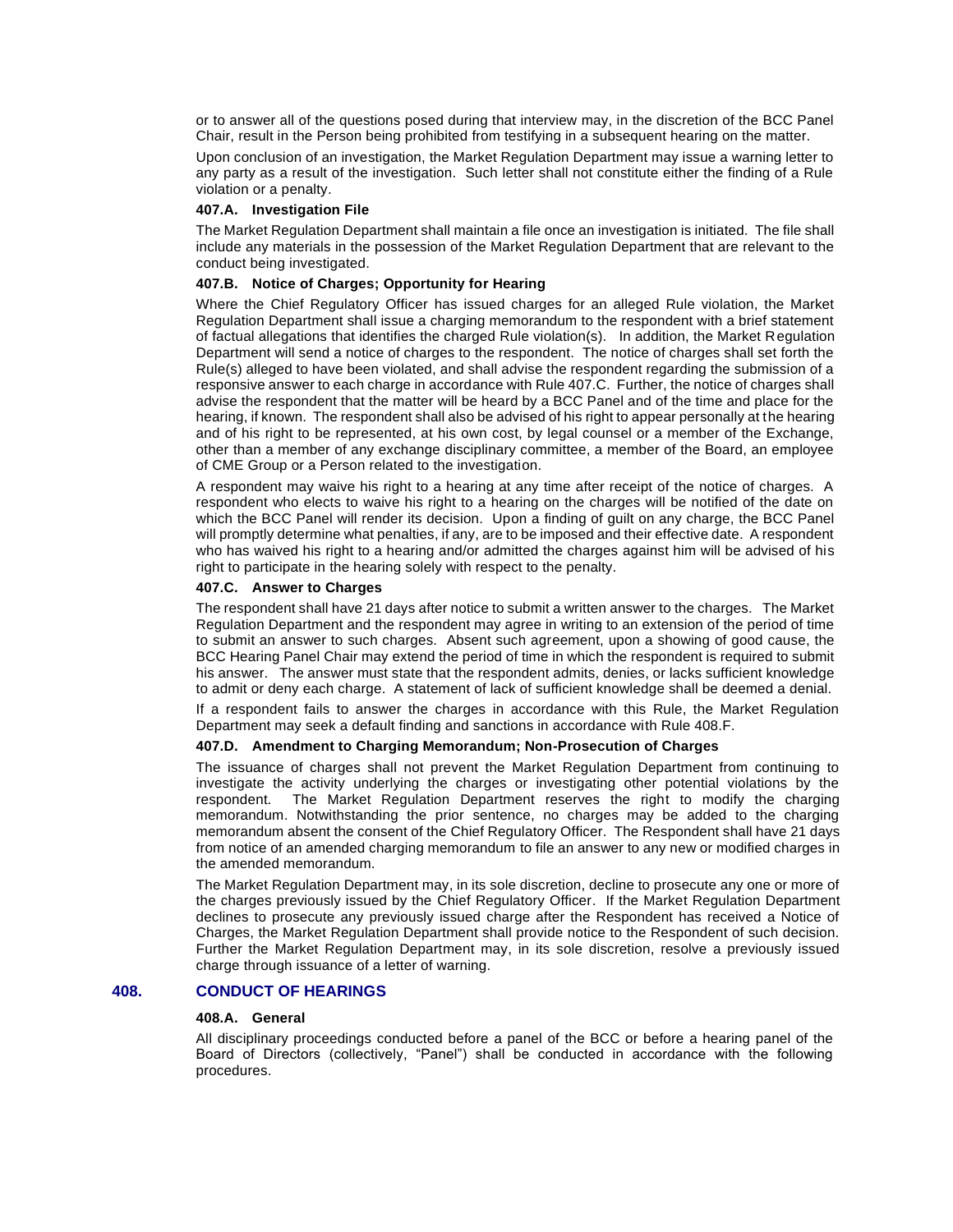Hearings shall be fair. The respondent shall have the right to appear personally at the hearing and to be represented at his own cost by legal counsel or anyone other than a member of any exchange disciplinary committee, a member of the Board, an employee of CME Group or a Person related to the investigation. The Panel or the Hearing Panel Chair shall have the power to compel any party subject to its jurisdiction, including any Member, to attend, testify and/or produce evidence in connection with the hearing.

### **408.B. Pre-Hearing**

#### 1. Procedural Matters

Prior to the hearing, but subsequent to the timely filing of an answer, a party charged with a violation of an Exchange rule may examine all evidence in the investigation file that is relevant to the violation(s) charged and all evidence which is to be relied upon by the Market Regulation Department during the hearing. However, the respondent shall not be entitled to examine protected attorney work product, attorney-client communications or investigative work product, including, but not limited to, the investigation report and any exception reports. The respondent may obtain a copy of all such evidence, and any copying costs shall be the sole responsibility of the respondent. The Market Regulation Department is not required to produce or obtain any documents that are not in its possession. A respondent who seeks documents that are not in the possession of the Market Regulation Department may request the documents from the custodian of such documents. Upon a showing of good cause, the respondent may petition the Hearing Panel Chair, in writing, for an order compelling the production of documents by a custodian, provided that the custodian is subject to the jurisdiction of the Exchange, the custodian has refused voluntarily to provide the documents and the documents are relevant to the charges. The Market Regulation Department or the custodian may object, in whole or in part, to any such petition.

#### 2. Appointment of a Panel for a Contested Hearing

The Market Regulation Department shall, in writing, notify the respondent of the names of the individuals originally appointed to the Panel for a contested hearing at least 28 days in advance of the originally scheduled hearing date. Within seven days of such notice, parties to the hearing may request the Hearing Panel Chair to strike any panelist for good cause shown. The Hearing Panel Chair may then excuse such panelist and direct that an alternate panelist be appointed. In the sole discretion of the Panel Chair, the hearing may be conducted with less than a full Panel provided a quorum exists.

In the event any panelist is added, the Market Regulation Department shall provide all parties reasonable notice regarding the new panelist. The addition of a new panelist will not delay the scheduled hearing date unless the panelist is added less than five days in advance of the scheduled hearing and a party can demonstrate good cause for the requested delay.

Notwithstanding the foregoing, any party to a contested hearing may, following the filing of an answer to the charges, request the appointment of a Hearing Panel Chair prior to the time period set forth above for the purpose of resolving pre-trial disputes. The matters that may be raised before the Hearing Panel Chair include, without limitation:

- a. scope and timing of fact discovery;
- b. scope and timing of expert discovery;
- c. allocation of discovery costs;
- d. use and disclosure of demonstratives;
- e. requests to alter timing requirements set forth in these Rules; or
- f. scheduling of the contested hearing

The Hearing Panel Chair may hold a pre-trial conference to address these issues or may, in his discretion, resolve them on written submissions by the parties.

The Hearing Panel Chair shall have the authority to issue non-monetary sanctions against any party or legal counsel or other representative who fails to comply with an order of the Chair or who engages in vexatious, frivolous or bad faith conduct. Such sanctions may include drawing adverse inferences or excluding legal argument, evidence or other submissions. Sanctions may not include entry of a default judgment. The Hearing Panel Chair must allow both parties to make written submissions on the issue prior to imposing any sanction.

3. Submission of Documents and Identification of Witnesses

At least 28 days in advance of a contested hearing, the respondent shall submit to the Market Regulation Department, and the Market Regulation Department shall submit to the respondent, copies of all books, documents, records and other tangible evidence, which each plans to rely on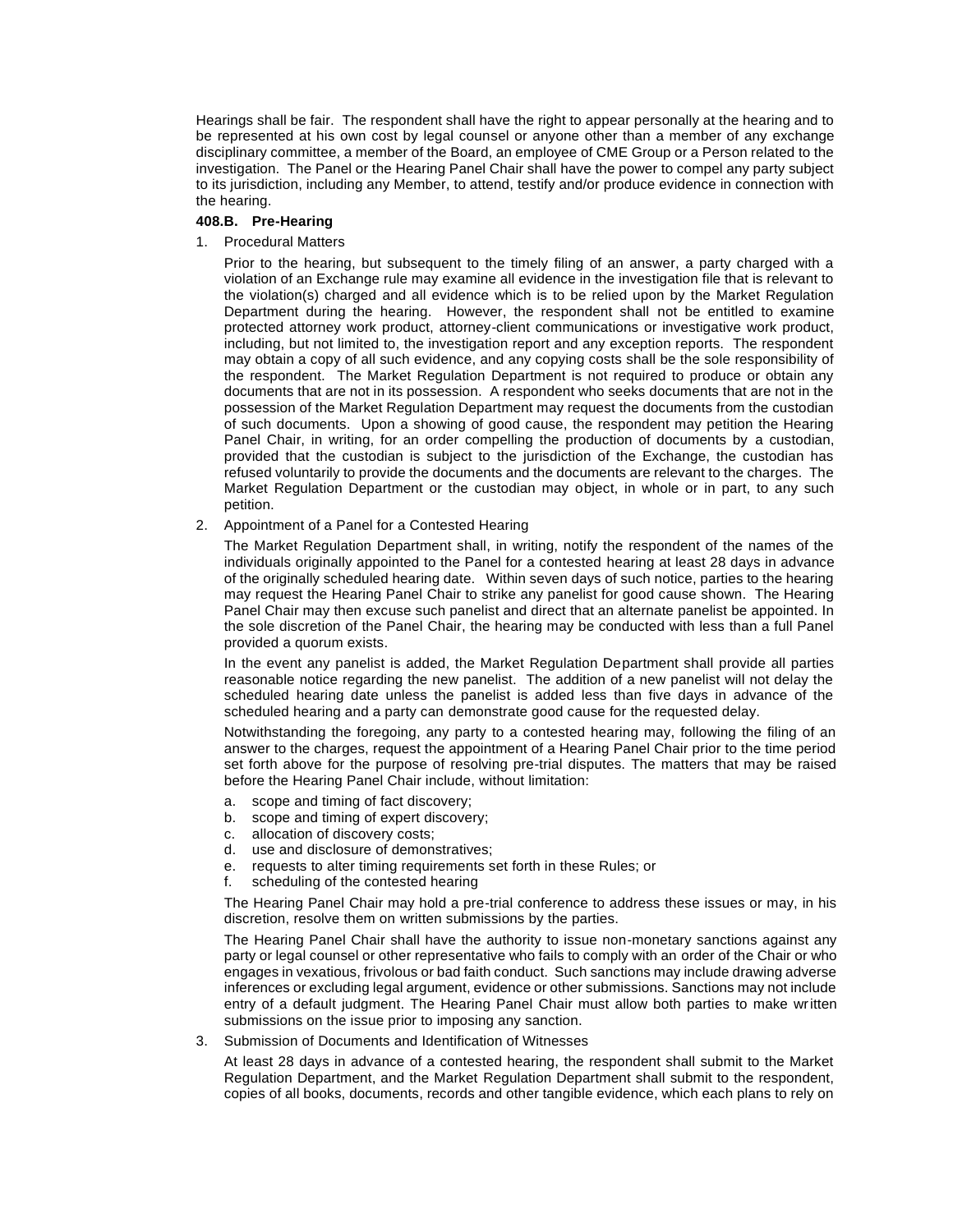or refer to during its direct case at the hearing, and provide a list of the names and titles of witnesses that each plans to call on its direct case at the hearing. The Panel may refuse to consider any books, records, documents or other tangible evidence which was not made available to, or witnesses whose names and titles were not submitted to, the other party pursuant to this section.

To the extent Market Regulation or the respondent intends to call any expert witness at the hearing then such party shall provide to the other, 28 days prior to the date of the hearing, a summary of the expert's opinions to be offered at the hearing and the basis and/or methodology underlying such opinions. In addition, the expert's credentials (e.g., a *curriculum vitae*) and all documents or other materials on which the expert relied in forming his opinions shall be produced to the other party at the same time. For purposes of this provision, staff in the Market Regulation Department or other CME Group employee shall not be considered experts. The Panel may decline to consider any expert testimony beyond the scope of the submitted summary.

4. Additional Discovery

Absent an order of the Hearing Panel Chair or consent of the parties, no discovery beyond that set forth in Rules 407 and 408 shall be permitted.

5. Motions

The Hearing Panel Chair shall have the authority to decide all procedural and evidentiary matters and all pre-hearing motions, and the Hearing Panel Chair's decision shall be final. Notwithstanding the preceding sentence, no motions to dismiss any or all of the charges or any other dispositive motion may be filed.

Any pre-hearing motion must be submitted in writing to the parties and BCC's counsel at least 21 days in advance of the scheduled hearing. The opposing party shall submit a response, if any, within 7 days of receipt of any pre-hearing motion. No reply papers are permitted. The Hearing Panel Chair, in his sole discretion, may hold oral argument on any motion or may decide any motion on the written submissions of the parties.

#### **408.C. Offers of Settlement**

A respondent that is the subject of an investigation which has been referred to the Market Regulation Department Enforcement Group for prosecution may submit for consideration by the Panel a written offer of settlement in disposition of such matter. Such submission may be made at any time prior to the Panel commencing deliberations at a contested hearing of the case. No offer of settlement may be submitted by a respondent to the Panel unless the Market Regulation Department supports the offer.

A respondent may submit an offer of settlement without admitting or denying the Rule violations or factual findings upon which the penalty is based; provided, however, that an offer must include a consent to entry of findings by the Panel regarding the conduct and Rule violations at issue, to the penalty to be imposed and to the effective date of the penalty.

The respondent's written offer of settlement and the Market Regulation Department's supporting statement shall be submitted to the Panel for consideration.

. The Market Regulation Department shall, in writing, notify the respondent of the names of the individuals originally appointed to the Panel to consider respondent's settlement offer at least seven days in advance of the originally scheduled hearing date. Parties to the hearing may request the Hearing Panel Chair to strike any panelist for good cause shown. The Hearing Panel Chair may then excuse such panelist and direct that an alternate panelist be appointed. In the sole discretion of the Panel Chair, the hearing may be conducted with less than a full Panel provided a quorum exists.

In the event any panelist is added, the Market Regulation Department shall provide all parties reasonable notice regarding the new panelist. The addition of a new panelist will not delay the scheduled hearing date unless the panelist is added less than five days in advance of the scheduled hearing and a party can demonstrate good cause for the requested delay.

A respondent may withdraw an offer of settlement at any time prior to the start of the hearing on the proposed settlement before the Panel. If the Panel accepts the offer, a written decision setting forth the Panel's findings and sanction shall be issued, and written notice of the decision shall be given to the respondent. If the offer of settlement is accepted, the BCC's decision shall be final on the date it is signed by the Hearing Panel Chair and, unless otherwise ordered by the Panel, it shall become effective two business days after it becomes final.

If the Panel rejects an offer of settlement, the respondent will be notified of the rejection and it will be deemed withdrawn. If an offer is withdrawn or rejected by the Panel, the respondent shall not be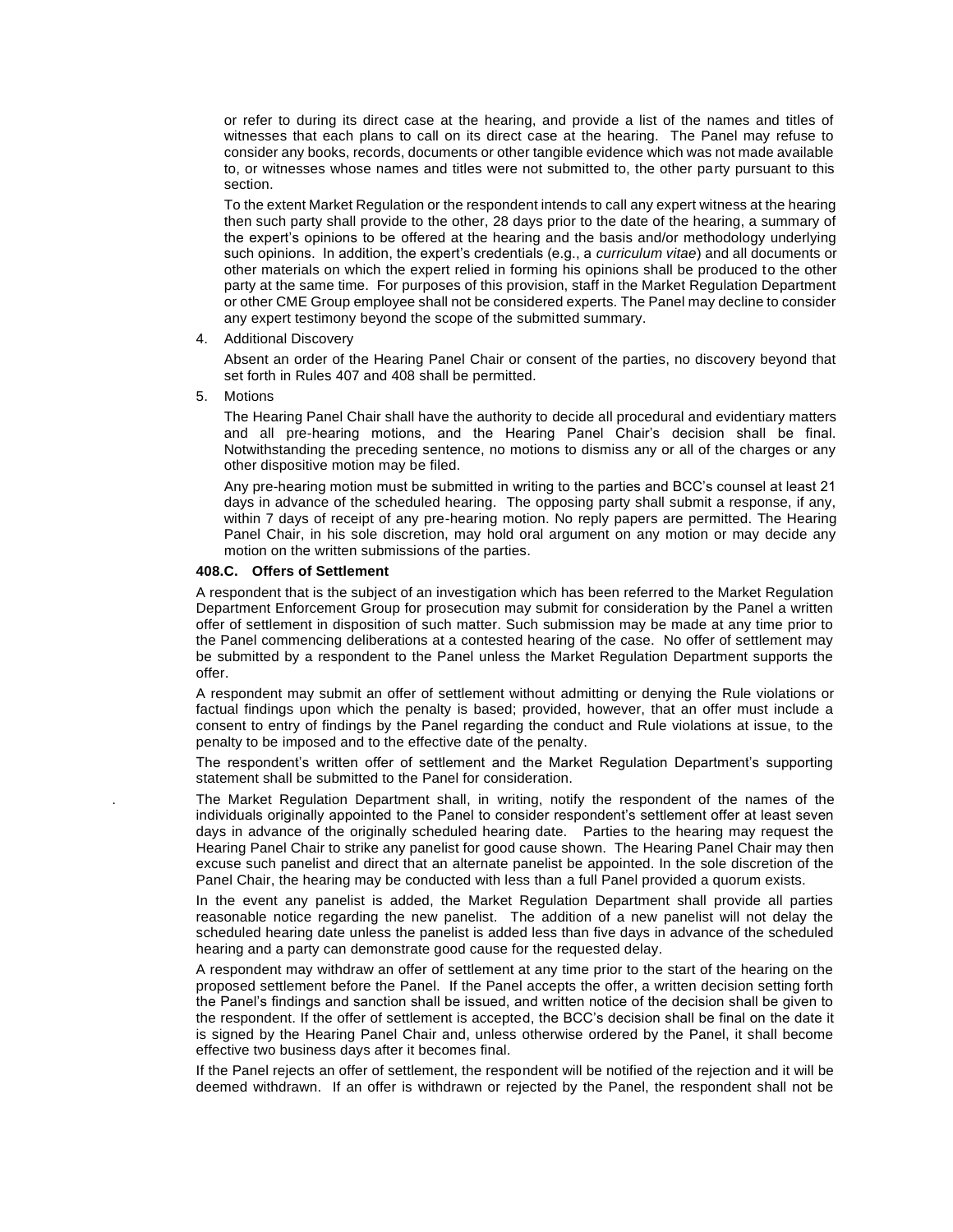deemed to have made any admissions by reason of the offer and shall not otherwise be prejudiced by having submitted the offer. No statements made or documents exchanged by the parties solely in the context of a withdrawn or rejected offer of settlement or during any settlement negotiations shall be admissible in any contested hearing.

Any subsequent offers of settlement shall be heard by the same Panel; however, alternate panelists may be appointed in the event of scheduling conflicts. Any contested hearing following an offer of settlement not accepted by the Panel will be heard by a new Panel.

In submitting an offer of settlement, the respondent waives his right to a contested hearing and to appeal the Panel's decision if the offer is accepted; the respondent also waives any claim of bias or prejudgment on the part of the Panel.

#### **408.D. Contested Hearings**

The Market Regulation Department shall be a party to the contested hearing and shall present evidence in support of the charged Rule violation(s). The Market Regulation Department and the members of the Panel may question any witness and examine all the evidence stipulated to or presented at the hearing. The respondent shall be entitled to appear personally, testify, produce evidence, call witnesses on his behalf and cross-examine any witness. The Hearing Panel Chair may exclude any witness, other than a party or other essential Person, during the opening statements or during the testimony of any other witness.

The Market Regulation Department bears the burden of establishing the basis for a finding of guilt on any charge by a preponderance of the evidence. Formal rules of evidence shall not apply. The parties may offer such evidence as is relevant to the charges at issue. The Hearing Panel Chair shall determine the admissibility of evidence offered and may exclude evidence that he deems irrelevant or cumulative. The Hearing Panel Chair has the discretion to vary the structure and presentation of evidence to make the hearing as efficient as possible. The parties may submit stipulated facts in order to make the hearing more efficient.

The hearing may proceed in the absence of a respondent who, after due notice, fails to appear. However, the failure to appear is not a default if the respondent has filed a written answer denying the charges issued. Accordingly, Market Regulation still bears the burden of proof and must present evidence to meet that burden.

All testimony and documents produced in connection with a disciplinary hearing shall be deemed nonpublic and confidential and shall not be disclosed except in connection with proceedings resulting from that hearing or as required by law. A recording or other substantially verbatim record of the hearing shall be made by Market Regulation or a court reporter hired by Market Regulation and become part of the record of the proceeding. If a respondent requests a transcript, he shall be solely responsible for the cost of producing the transcript. No other means of recording the proceedings will be permitted absent written agreement of the parties or pursuant to an order of the Hearing Panel Chair.

A majority vote of the Panel is required for a finding of guilt. A respondent that is found not guilty shall not again be charged with or tried for the same underlying conduct. In the event of a finding of guilt, the Panel, in a separate sanctioning phase, must allow both parties to present arguments and information regarding the appropriate nature and amount of a sanction prior to determining such sanction. In the absence of exceptional circumstances, as determined by the Hearing Panel Chair, the sanctioning phase shall proceed immediately upon the conclusion of the evidence and determination of the committee.

The BCC's decision shall be final on the date it is signed by the Hearing Panel Chair. The BCC's decision shall become the final decision of the Exchange after the appeal period has lapsed.

#### **408.E. Decisions**

Promptly following a hearing, BCC Panel shall issue to the Market Regulation Department and to respondent a written decision of the Panel's findings, which shall include: the notice of charges (or a summary thereof); the answer to the charges, if any (or a summary thereof); a brief summary of the evidence produced at the hearing; a statement of findings and reasoned conclusions with respect to each charge, including the specific Rules which the respondent is found to have violated; a declaration of any penalty imposed and the effective date of such penalty; and the availability, if any, of an appeal of the decision within the Exchange or to the Commodity Futures Trading Commission.

#### **408.F. Default Proceedings**

If a respondent fails to submit a written answer to the charges pursuant to Rule 407.C., or answers but fails to deny the charges, Market Regulation may serve the respondent with a motion for default and a request for sanctions. The motion for default shall request that a BCC Panel Chair find that the respondent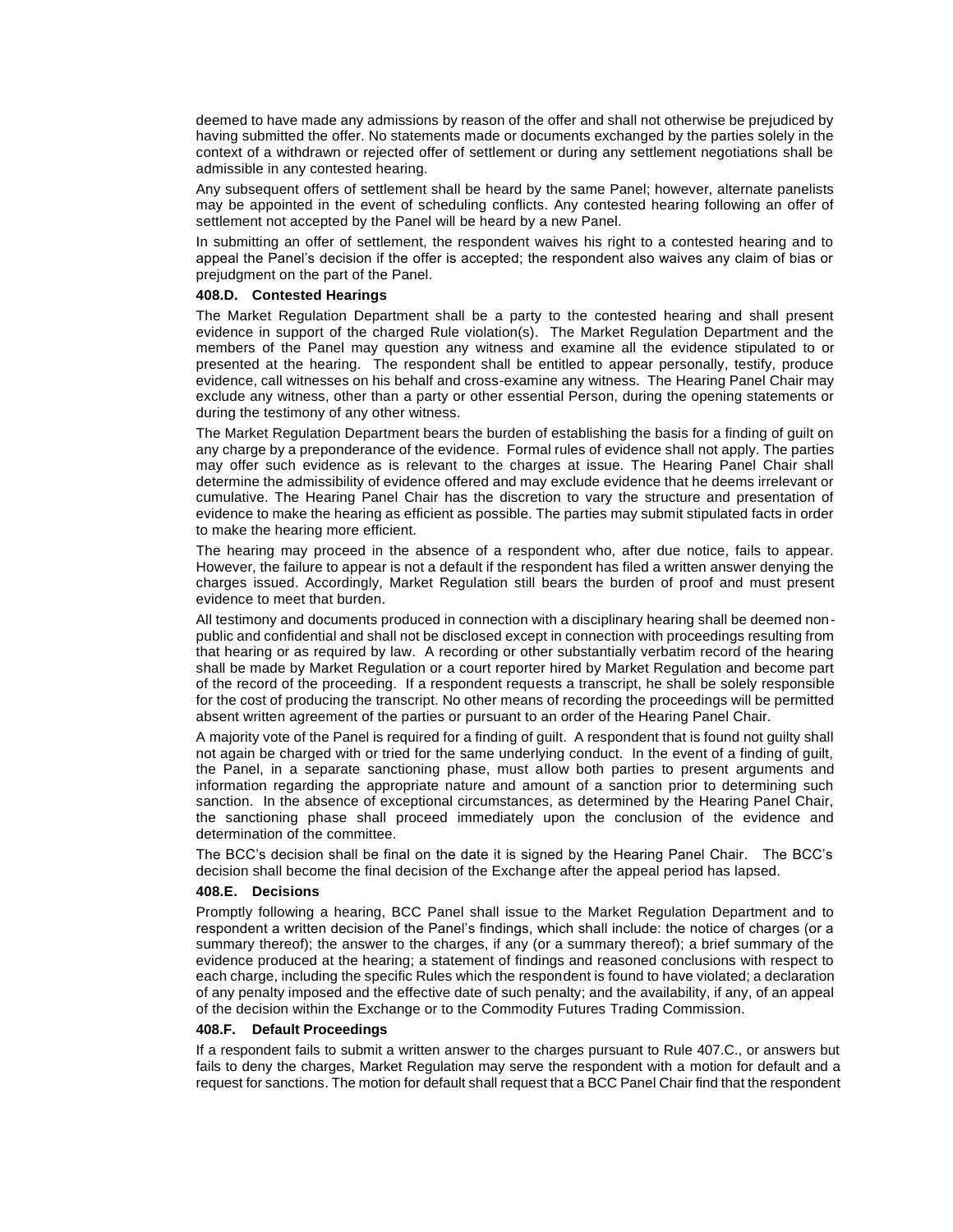is deemed to have admitted the charges, and the request for sanctions shall request that a BCC Panel impose sanctions on the admitted charges. A copy of the motion for default and request for sanctions shall also be filed with the CME Group Legal Department, which serves as counsel to the BCC Panel.

The Respondent shall have 21 days from notice to respond to the motion for default and request for sanctions. Thereafter, the respondent will be provided at least seven days' notice of the date of a hearing to consider the motion for default and request for sanctions. The respondent shall have the right to be represented at the hearing at his own cost by legal counsel or anyone other than a member of a disciplinary committee, a member of the Board, or a Person related to the investigation.

At the hearing, based on the written filings of the parties, except where the BCC Panel Chair determines that oral argument is necessary, the BCC Panel Chair will first decide if the respondent has failed to answer the charges in accordance with Rule 407.C., and, if so, the respondent shall be deemed to have admitted the charges. If the BCC Panel Chair finds that the respondent has admitted the charges, the respondent will be deemed to have waived his right to a hearing on the merits of the charges, the BCC Panel shall find that the violations alleged in the charging memorandum have been committed, and the BCC Panel will then determine the sanctions, if any, to be imposed, after permitting both parties to present arguments and information regarding the appropriate nature and amount of any such sanctions.

If an answer contains both an admission to one or more charges and a denial of one or more charges, the BCC Panel will consider the penalties which may be imposed for the admitted charges at the same time that the charges denied by the respondent are considered.

If the BCC Panel Chair does not find that the respondent has failed to answer the charges, no further action on the charges will occur at the hearing.

Decisions on the Motion for Default and the sanctions imposed shall be issued in accordance with Rule 408.E.

### **409.-410. [RESERVED]**

# **411. APPEAL TO A HEARING PANEL OF THE BOARD OF DIRECTORS**

The Market Regulation Department may appeal to a hearing panel of the Board ("Appellate Panel") regarding a final decision of or sanction imposed by the BCC by filing a written notice of appeal with the Exchange Legal Department within 10 business days after receiving notice of such decision or sanction. A copy of such notice of appeal shall be provided to the Respondent at the time it is filed with the Legal Department. Filing of a notice of appeal by the Market Regulation Department shall stay any decision that is appealed unless the Chairman of the Board or the BCC Hearing Panel Chair from which the appeal is taken specifically directs that the decision is not stayed pending appeal.

A Member found guilty of an offense or otherwise aggrieved by a final decision of the BCC, may appeal to an Appellate Panel provided that the decision assesses a monetary sanction (including a fine, disgorgement or restitution) greater than \$25,000 and/or an access denial or suspension of any membership privileges for greater than ten business days against the Member. The notice shall be filed in writing with the Exchange's Legal Department within 10 business days after Notice of any such decision. A copy of such notice shall be provided to the Market Regulation Department at the time it is filed with the Legal Department. Filing of a notice of appeal by a Member shall stay the decision appealed unless the Market Regulation Department objects to such a stay and the Chairman of the Board or the BCC Hearing Panel Chair from which the appeal is taken specifically directs that the decision is not stayed pending appeal.

A notice of appeal must specify the grounds for the appeal and the specific error(s) or impropriety of the original decision. Upon receiving the notice of appeal the parties, in conjunction with the Exchange Legal Department shall determine a briefing schedule for the appeal. If agreement on the schedule cannot be reached the Appellate Panel Chair shall set the schedule. The Appellate Panel Chair shall determine, in his sole discretion, whether to hold oral argument on the appeal or whether to decide the appeal on the papers submitted by the parties

The appellate hearing shall be limited to the record from the appealed proceeding. The Appellate Panel shall not entertain any new evidence or new legal theory not raised in the prior proceeding except upon a clear showing by the appellant that such new evidence or new legal theory did not exist or was not ascertainable by due diligence at the time of the proceeding, and that there was insufficient time within the intervening period prior to the hearing of the Appellate Panel for the appellant to bring such new evidence or legal theory to the attention of the BCC.

No member of the Board may serve on a particular Appellate Panel if he participated on the BCC Panel that issued the decision, or if he has a personal, financial, or other direct interest in the matter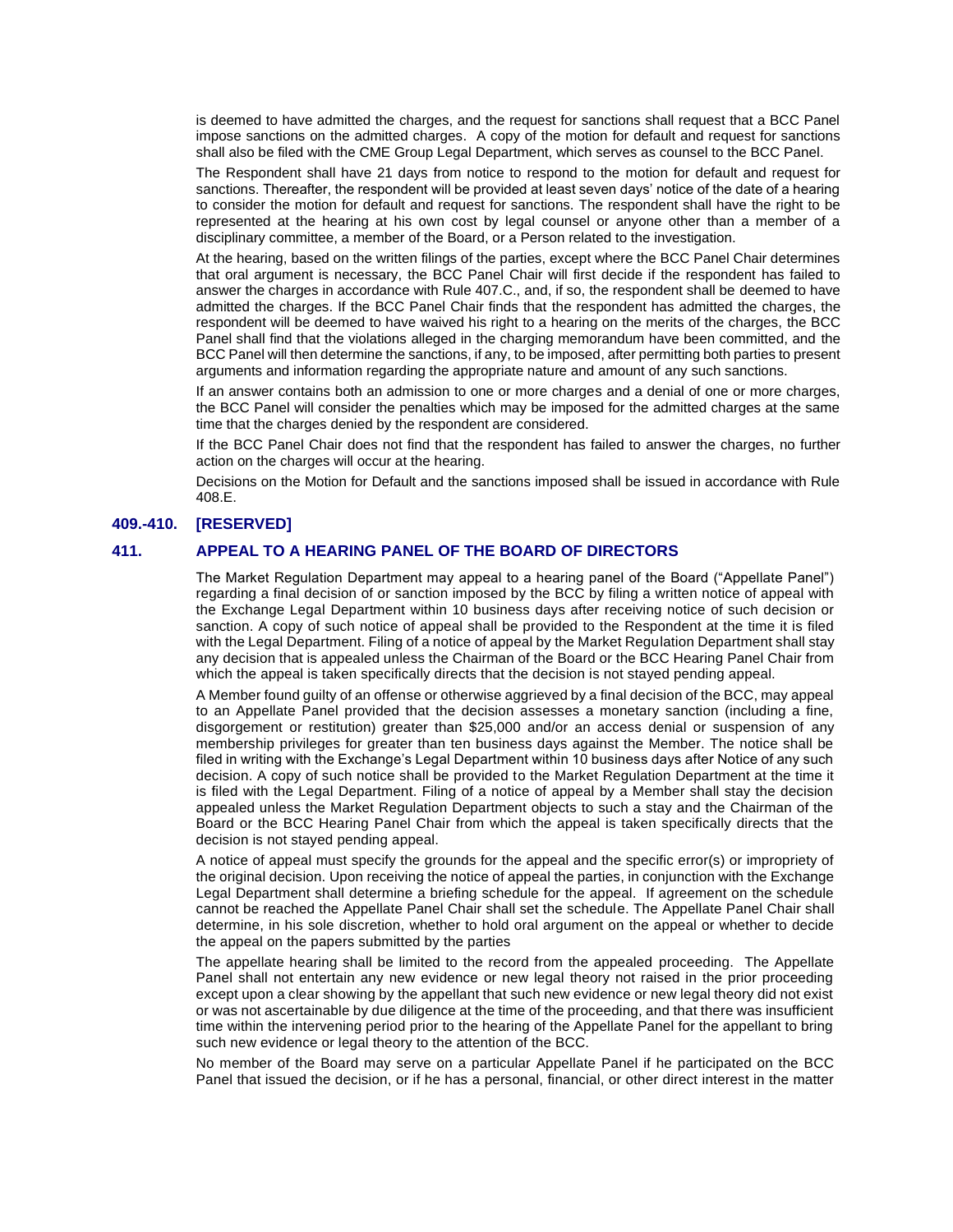under consideration or is a member of the same broker association as the respondent or potential respondent.

The Chairman of the Board shall appoint a director to serve as the Appellate Panel chairman, who shall conduct the hearing, and two additional directors to serve on the Appellate Panel. One of these directors shall be a non-member. Any party to the appeal may request the Chairman of the Board to strike any director for good cause shown. The Chairman of the Board may then excuse such director and shall then select an alternate director from the Board. An Appellate Panel shall consist of directors that possess sufficiently diverse interests so as to ensure fairness.

The Appellate Panel shall not set aside, modify or amend the appealed decision unless it determines, by a majority vote that the decision was:

- A. Arbitrary, capricious, or an abuse of the committee's discretion;
- B. In excess of the committee's authority or jurisdiction; or
- C. Based on a clearly erroneous application or interpretation of Exchange Rules.

In the case of an appeal of a disciplinary decision, the Appellate Panel shall promptly issue a written decision which shall include a statement of findings with respect to the decision from which the appeal was taken and the Appellate Panel's determination that such initial decision is affirmed, set aside, modified or amended in whole or in part and, with respect to any initial decision that is not affirmed in whole, the Appellate Panel's determination of the order or penalty to be imposed, if any. The decision of the Appellate Panel shall be deemed a decision of the Board and shall be a final decision of the Exchange. If a disciplinary sanction results from the decision of the Appellate Panel, the party against whom such sanction was imposed shall be notified of its potential ability to appeal to the Commodity Futures Trading Commission.

This Rule shall not apply to appeals of Arbitration Committee decisions, which shall be governed by the Rules contained in Chapter 6.

### **412. SUMMARY ACTIONS**

In cases of action taken against a Member pursuant to Rules 976 or 977, the Member affected shall be notified in writing of such action. The notice shall state: the action taken; the reason for the action; and the effective time, date and duration thereof.

The Member may, within two business days following receipt of notice of action taken, request a hearing before a hearing panel of the Board ("Panel"). The hearing shall be conducted within 60 days of such request, in accordance with the requirements of Rule 408, unless the Hearing Panel Chair determines that good cause for an extension has been shown, but shall not stay any action taken pursuant to Rules 976 or 977.

Following the hearing, if any, the Panel shall cause to be prepared a written decision containing: a description of the summary action; the reasons for such action; a description of the evidence produced at the hearing; findings and conclusions; a determination that the summary action should be affirmed, set aside, modified or amended and the reasons therefor; and the effective date and duration, if any, of subsequent or continuing actions. The Panel shall not set aside, modify or amend the summary action taken against a Member unless it determines, by a majority vote, that the summary action taken was:

- A. Arbitrary, capricious, or an abuse of the committee's discretion; or
- B. In excess of the committee's authority or jurisdiction.

#### **413. SUMMARY ACCESS DENIAL ACTIONS**

### **413.A. Authority to Deny Access**

The Chief Regulatory Officer or his delegate, upon a good faith determination that there are substantial reasons to believe that such immediate action is necessary to protect the best interests of the Exchange, may order that any party be denied access to any or all CME Group markets or any Member be immediately removed from any facility owned or controlled by CME Group.

# **413.B. Notice**

Promptly after an action is taken pursuant to Rule 413.A., the party shall be informed of the action taken, the reasons for the action, and the effective date, time and the duration of the action taken. The party shall be advised of his right to a hearing before a panel of the BCC ("Panel") by filing notice of intent with the Market Regulation Department within 10 business days of receiving notice of the action taken.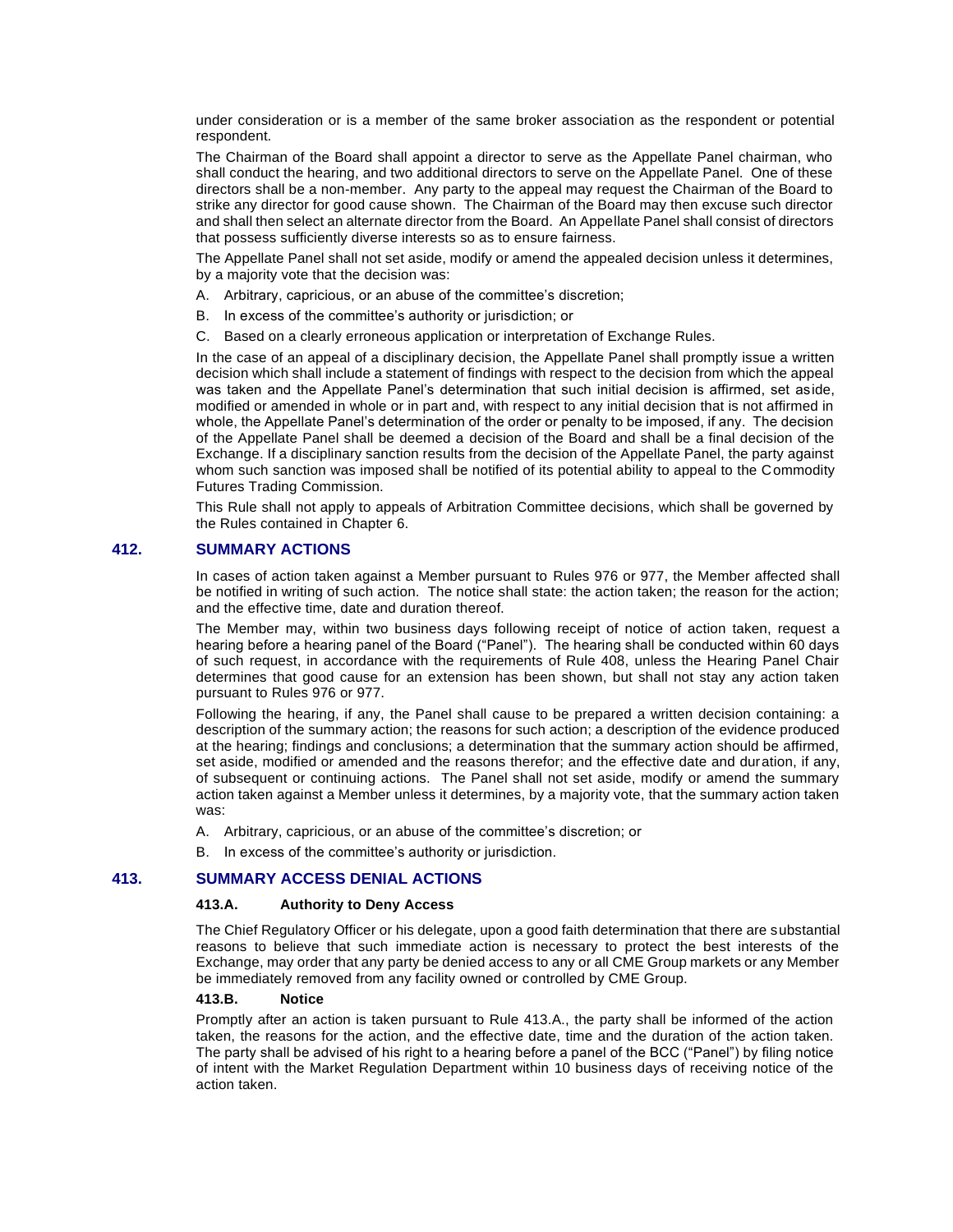### **413.C. Hearing**

Parties shall have the right to representation, at their own cost, by legal counsel or anyone other than a member of any Exchange disciplinary committee, a member of the Board, an employee of CME Group or a Person related to the investigation. The Panel shall conduct a de novo hearing solely on the issue of the denial of access in accordance with the procedures in Rule 408.A. Filing of a notice of intent pursuant to Rule 413.B. shall not stay the Chief Regulatory Officer's decision to deny access.

#### **413.D. Duration of Access Denial**

Any decision to deny access pursuant to Rule 413.A. or Rule 413.C. shall not remain in effect for more than 60 days unless the Chief Regulatory Officer or his delegate, upon further consideration of the circumstances that resulted in a prior access denial action, provides written Notice to the party that his access will be denied for an additional period of time not to exceed 60 days and the Notice comports with the provisions of Rule 413.B. Any subsequent extension of the access denial pursuant to this Rule must be mutually agreed to by the party and the Chief Regulatory Officer or his delegate. In the absence of such mutual agreement, the Market Regulation Department may petition the BCC to take emergency action pursuant to Rule 402.C. At any time, a Member may petition the BCC to reconsider an access denial pursuant to this Rule based upon materially changed circumstances.

# **414. INVESTIGATIONS BY OTHER SELF-REGULATORY ORGANIZATIONS**

If a self-regulatory organization that is a party to an information sharing agreement with the Exchange requests assistance in connection with an investigation, the Chief Regulatory Officer may direct a party subject to the jurisdiction of the Exchange pursuant to Rule 418 to submit to an examination by the requesting self-regulatory organization and to produce information pertinent to that investigation. The request for assistance shall describe the investigation, explain why Exchange assistance is necessary and describe the scope of assistance sought. An order directing a party subject to the jurisdiction of the Exchange to submit to an examination shall be issued unless the Chief Regulatory Officer determines that such order would not be in the best interests of the Exchange. An examination pursuant to such order shall be conducted according to Exchange Rules and shall be conducted on Exchange premises under the direction of Exchange staff. At the discretion of the Chief Regulatory Officer, representatives of the requesting self-regulatory organization may observe and participate in the examination. Failure to comply with an order issued under this Rule shall be an offense against the Exchange.

### **415. INFORMATION-SHARING AGREEMENTS**

The Chief Executive Officer or his delegate is authorized to provide information:

- A. to an exchange, clearing organization, domestic or foreign regulatory agency or member of the Intermarket Surveillance Group ("ISG") that is a party to an information sharing agreement with the Exchange, in accordance with the terms and conditions of such agreement; or
- B. as directed by the Commission pursuant to CFTC Regulation 38.159.

## **416. CONFLICTS OF INTEREST**

#### **416.A. Abstention Requirements**

A member of a charging, adjudicating, or appeal committee or panel must abstain from participating in any matter where such member:

- 1. Is a witness, potential witness, or a party;
- 2. Is an employer, employee, or co-worker of a witness, potential witness, or a party;
- 3. Is associated with a witness, potential witness, or a party through a broker association as defined in Exchange Rules;
- 4. Has any significant personal or business relationship with a witness, potential witness, or a party, not including relationships limited to (a) executing futures or options transactions opposite each other, or (b) clearing futures or option transactions through the same clearing member; or
- 5. Has a familial relationship to a witness, potential witness, or a party.

#### **416.B. Disclosure of Relationship**

- 1. Prior to the consideration of any matter involving a subject, each member of a charging, adjudicating, or appeal committee or panel must disclose to the appropriate Exchange staff whether he or she has one of the relationships listed in Rule 416.A. above with the subject.
- 2. In its sole discretion, Exchange staff shall determine whether any member of the committee or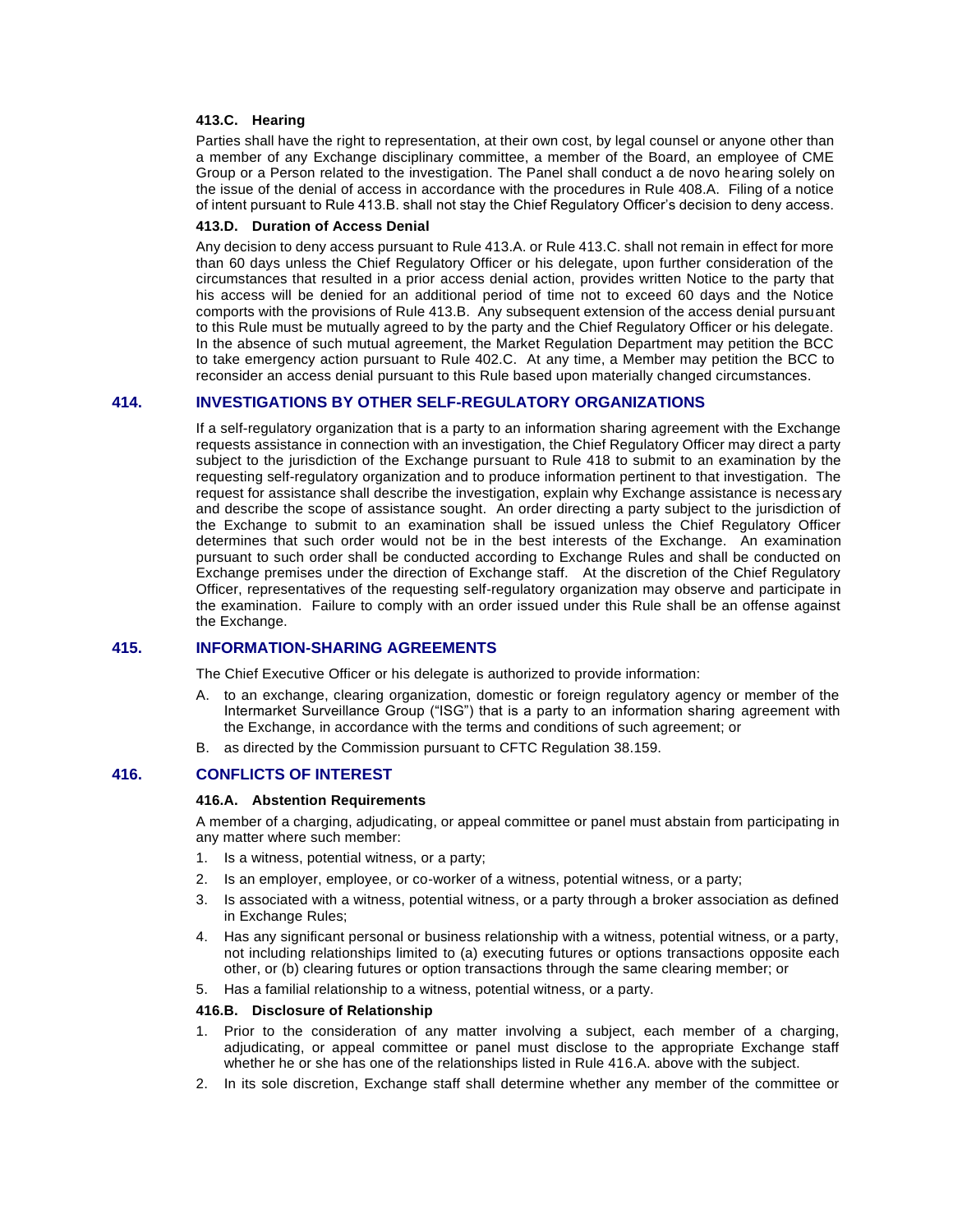panel is required to abstain in any matter.

# **417. PROHIBITED COMMUNICATIONS**

### **417.A.** *Ex Parte* **Communications**

Unless on notice and opportunity for all parties to participate:

- 1. No subject or respondent (or any counsel to or representative of a subject or respondent) or the Financial and Regulatory Surveillance Department (or any counsel to or representative of the Financial and Regulatory Surveillance Department) or the Market Regulation Department (or any counsel to or representative of the Market Regulation Department) shall knowingly make or cause to be made an ex parte communication relevant to the merits (which shall not include scheduling and procedural matters) of an investigation or a proceeding to a member of a charging, adjudicatory, or appeal committee or panel with respect to that matter or proceeding.
- 2. No member of a charging, adjudicating, or appeal committee or panel that is participating in a decision with respect to an investigation or a proceeding shall knowingly make or cause to be made to a subject or respondent (or any counsel to or representative of a subject or respondent) or the Financial and Regulatory Surveillance Department (or any counsel to or representative of the Financial and Regulatory Surveillance Department) or the Market Regulation Department (or any counsel to or representative of the Market Regulation Department) an ex parte communication relevant to the merits (which shall not include scheduling and procedural matters) of that matter or proceeding.

#### **417.B. Communications with Panelists**

No Person shall attempt to influence disciplinary matters pending before a charging, adjudicatory, or appeal committee by discussing, or attempting to discuss, such pending matters with a member of such committee or any member of the Board.

### **417.C. Disclosure**

Any Person who receives, makes or learns of any communication which is prohibited by this Rule shall promptly give notice of such communication and any response thereto to the Market Regulation Department or the Financial and Regulatory Surveillance Department, as applicable, and all parties to the proceeding to which the communication relates. A Person shall not be deemed to have violated this Rule if the Person refuses an attempted communication concerning the merits of an investigation or proceeding as soon as it becomes apparent that the communication concerns the merits.

# **418. CONSENT TO EXCHANGE JURISDICTION**

Any Person initiating or executing a transaction on or subject to the Rules of the Exchange directly or through an intermediary, and any Person for whose benefit such a transaction has been initiated or executed, expressly consents to the jurisdiction of the Exchange and agrees to be bound by and comply with the Rules of the Exchange in relation to such transactions, including, but not limited to, rules requiring cooperation and participation in investigatory and disciplinary processes. Any futures commission merchant, introducing broker, associated person, or foreign Person performing a similar role that charges a commission or fee in connection with transactions on or subject to the Rules of the Exchange also expressly consents to the Exchange's jurisdiction.

# **419. CONTRACT MODIFICATION**

All deliveries must conform to government regulations in force at the time of delivery, and all options must conform to government regulations in force at the time of exercise. Unless specifically provided otherwise in the applicable product chapter, if any duly authorized U.S. government agency or body with appropriate jurisdiction issues an order, ruling, directive or law that conflicts with the requirements of these Rules, such order, ruling directive or law shall be construed to take precedence and become part of these Rules, and all open and new contracts shall be subject to such government orders.

# **420. – 431. [RESERVED]**

# **432. GENERAL OFFENSES**

It shall be an offense:

- A. to have an interest in, operate or knowingly act on behalf of a bucket-shop, or knowingly make any transaction with a bucket-shop;
- B. 1. to engage, or attempt to engage, in fraud or bad faith;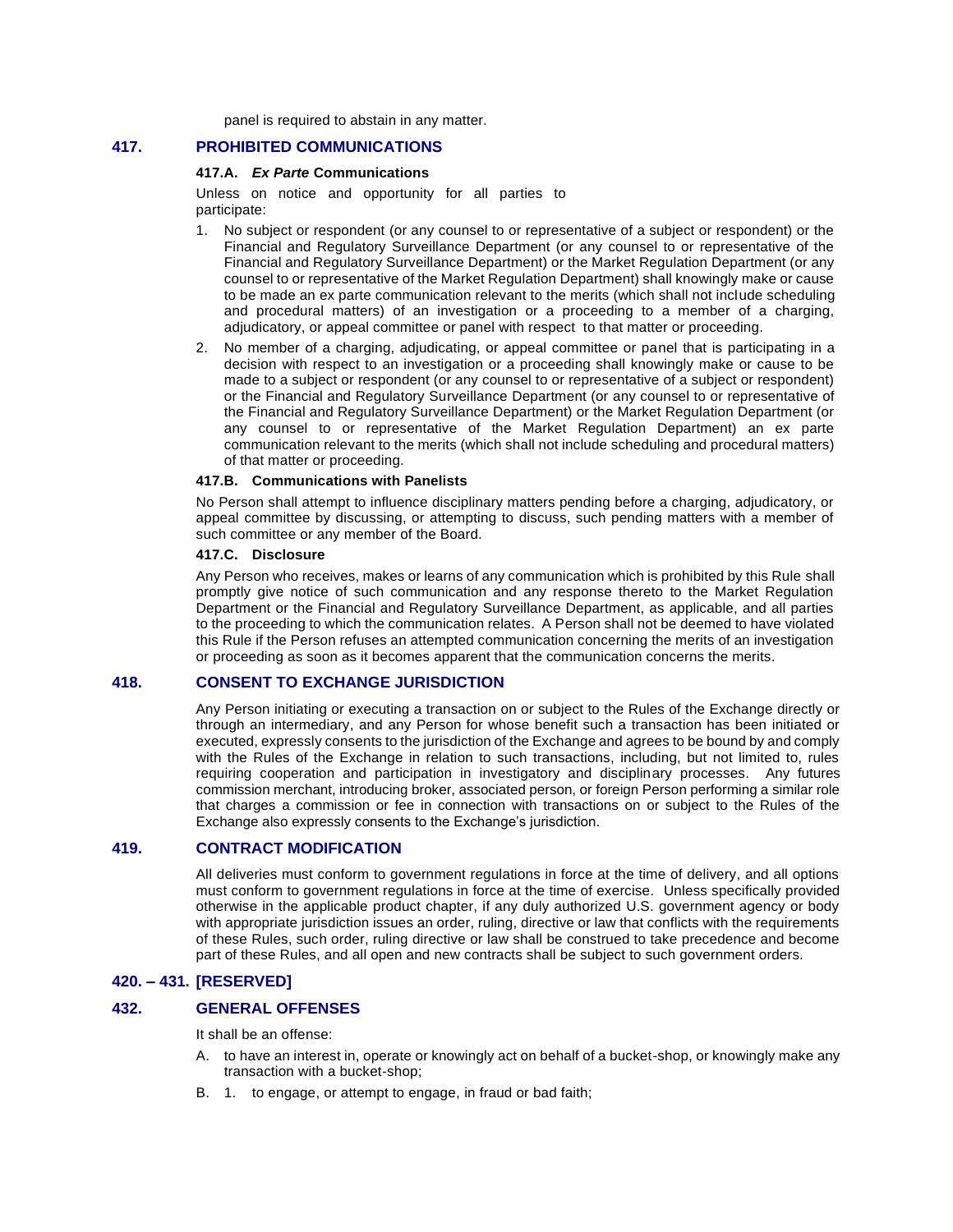- 2. to engage in conduct or proceedings inconsistent with just and equitable principles of trade;
- C. to engage in dishonest conduct;
- D. to create or report a false or fictitious trade;
- E. to extort or attempt extortion;
- F. to buy or sell any Exchange futures or options contract with the intent to default on such purchase or sale;
- G. to prearrange the execution of transactions in Exchange products for the purpose of transferring equity between accounts;
- H. to engage in, or attempt to engage in, the manipulation of prices of Exchange futures or options contracts; to corner or squeeze, or attempt to corner or squeeze, the underlying cash market; to intentionally or recklessly use or employ, or attempt to use or employ, any manipulative device, scheme, or artifice to defraud; or to purchase or sell, or offer to purchase or sell Exchange futures or options contracts, or any underlying commodities or securities, for the purpose of upsetting the equilibrium of the market or creating a condition in which prices do not or will not reflect fair market values;
- I. to make a verbal or written material misstatement to the Board, a committee, or Exchange employees;
- J. to intentionally or recklessly deliver or cause to be delivered, or attempt to deliver or cause to be delivered, false, misleading or inaccurate information concerning crop or market information or conditions that affect or may affect the price of any Exchange futures or options contract or spot transaction in the underlying commodity;
- K. to trade or accept performance bonds after insolvency;
- L. 1. to fail to appear before the Board, Exchange staff or any investigative or hearing committee at a duly convened hearing, scheduled staff interview or in connection with any investigation;
	- 2. to fail to fully answer all questions or produce all books and records at such hearing or in connection with any investigation, or to make false statements;
	- 3. to fail to produce any books or records requested by duly authorized Exchange staff, in the format and medium specified in the request, within 10 days after such request is made or such shorter period of time as determined by the Market Regulation Department in exigent circumstances;
- M. to use or disclose, for any purpose other than the performance of an individual's official duties as a member of any committee or the Board of Directors, any non-public information obtained by reason of participating in any Board of Directors or committee meeting or hearing;
- N. [Reserved]
- O. for a Member to permit the use of facilities or membership privileges in a manner that is detrimental to the interest or welfare of the Exchange or results in a violation of Exchange Rules or the Commodity Exchange Act;
- P. for a Clearing Member to fail to maintain minimum financial requirements;
- Q. to commit an act which is detrimental to the interest or welfare of the Exchange or to engage in any conduct which tends to impair the dignity or good name of the Exchange;
- R. to fail to submit to arbitration any dispute which Exchange staff, an arbitration panel or the Board decides should be arbitrated pursuant to Chapter 6; or to fail to comply with a final arbitration award;
- S. to fail to comply with an order of the Board, Exchange staff or any hearing committee;
- T. to engage in dishonorable or uncommercial conduct;
- U. except where a power of attorney or similar document has been executed pursuant to Rule 956, for any party to accept or transmit a customer order which has not been specifically authorized;
- V. to be expelled from a U.S. or foreign designated commodities or securities exchange;
- W. for any party to fail to diligently supervise its employees and agents in the conduct of their business relating to the Exchange;
- X. to aid or abet the commission of any offense against the Exchange or any violation of an Exchange Rule; and/or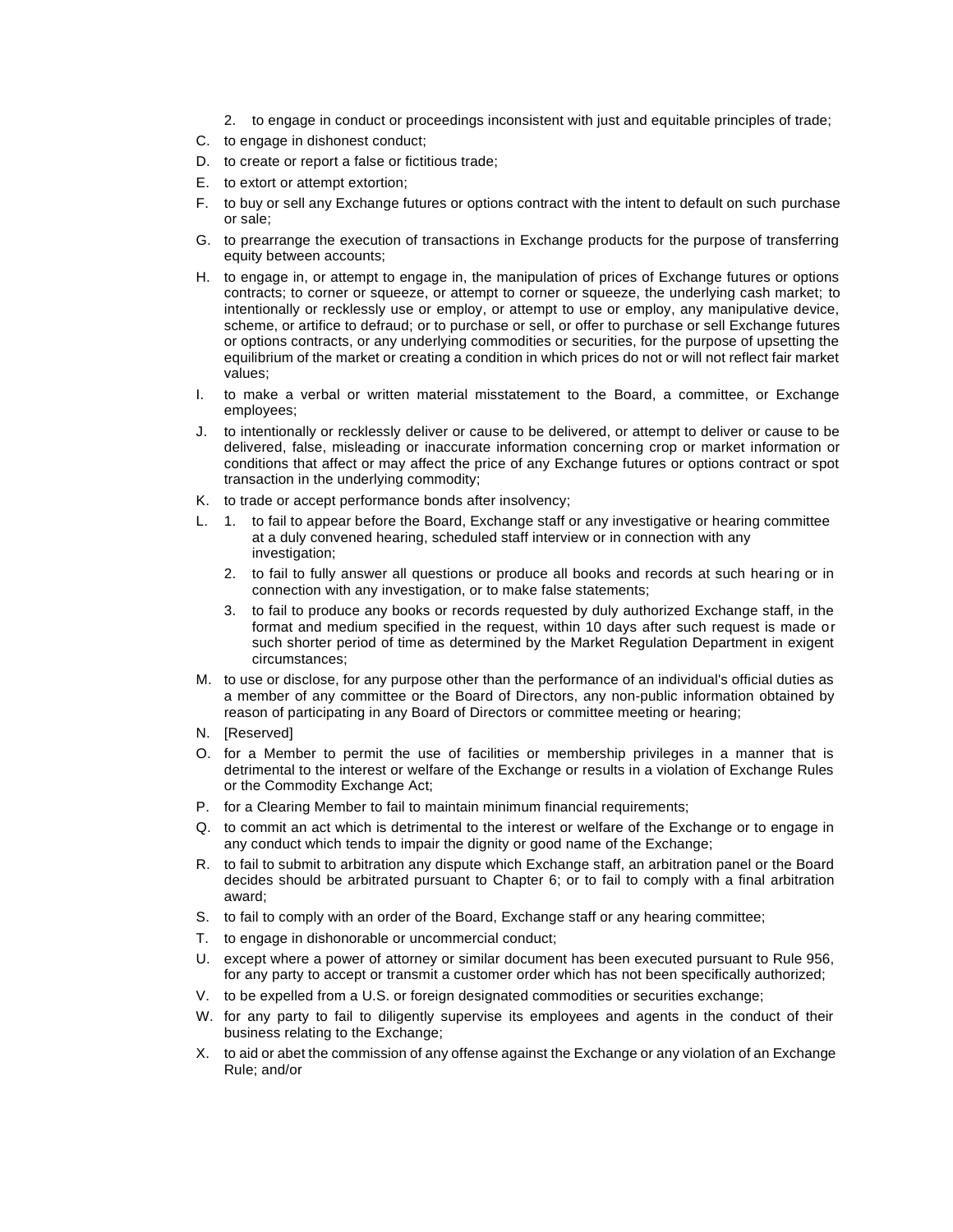Y. to use improperly the trading or clearing platform of any Designated Contract Market, Derivatives Clearing Organization, or Swap Execution Facility owned or controlled by CME Group or permit the unauthorized use of such platforms.

# **433. STRICT LIABILITY FOR THE ACTS OF AGENTS**

Pursuant to Section 2(a)(1)(B) of the Commodity Exchange Act, and notwithstanding Rule 432.W., the act, omission, or failure of any official, agent, or other Person acting for any party within the scope of his employment or office shall be deemed the act, omission or failure of the party, as well as of the official, agent or other Person who committed the act.

# **434. [RESERVED]**

# **435. EFFECT OF SUSPENSION OR EXPULSION**

Unless otherwise determined by the committee with jurisdiction over such matters, a suspended or expelled Member shall not be entitled to any of the privileges of membership during the period of such suspension or expulsion, including, but not limited to, the right to:

- A. access any trading floor owned or controlled by CME Group;
- B. direct and indirect access to any Designated Contract Market, Derivatives Clearing Organization or Swap Execution Facility owned or controlled by CME Group;
- C. obtain member rates; and
- D. any applicable cross-exchange trading privileges.

A member who has been expelled may not lease out an owned membership in any exchange owned or controlled by CME Group and must relinquish ownership of such membership(s) within 30 days of the date that the expulsion becomes the final decision of the Exchange.

# **436. [RESERVED]**

# **437. NOTICE OF DISCIPLINE**

Notice, in accordance with Section 8c(a)(2) of the Commodity Exchange Act, shall be made available to an internet accessible computer database at the National Futures Association and to an internet accessible computer database at CME Group and shall be provided to any Member or non-member who is suspended, expelled, disciplined or denied access to the Exchange within 30 days after the decision becomes final. The notice shall include the Member's or non-member's name, the Rule(s) violated, the reason for the Exchange's action and the action taken or penalty imposed.

# **438. [RESERVED]**

### **439. MEMBER'S INDEMNIFICATION LIABILITY**

A Member or former Member shall indemnify and hold harmless the Exchange and CME Group Inc., including each of their respective subsidiaries and affiliates (collectively, the indemnified parties) and their officers, directors, employees, and agents, for any and all losses, damages, costs and expenses (including attorneys' fees) incurred by the indemnified parties as a result (directly or indirectly) of such Member's violation or alleged violation of Exchange Rules or state or federal law.

Any charges arising out of this Rule shall be subject to liens as provided in Rule 110(a).

### **440. CLAIMS BY MEMBERS**

A Member who commences a legal action against the Exchange, its directors, officers, employees, or agents, or another Member of the Exchange without first resorting to and exhausting the procedures established by Rule 110 and the mandatory arbitration provisions of Chapter 6 (including appeals to the Board), or any other Rules relating to settlement of disputes arising out of transactions or matters pertaining to the Exchange shall be deemed to have committed an act detrimental to the interest or welfare of the Exchange. This Rule shall not abrogate an individual's right to reparations pursuant to Section 14 of the Commodity Exchange Act.

A Member who commences a legal action against the Exchange, its directors, officers, employees, or agents, after he has exhausted all of the procedures established by the Exchange, may be found to have committed an act detrimental to the interest or welfare of the Exchange in the event that at hearing the Board or the BCC determines that the Member's action was not meritorious or warranted.